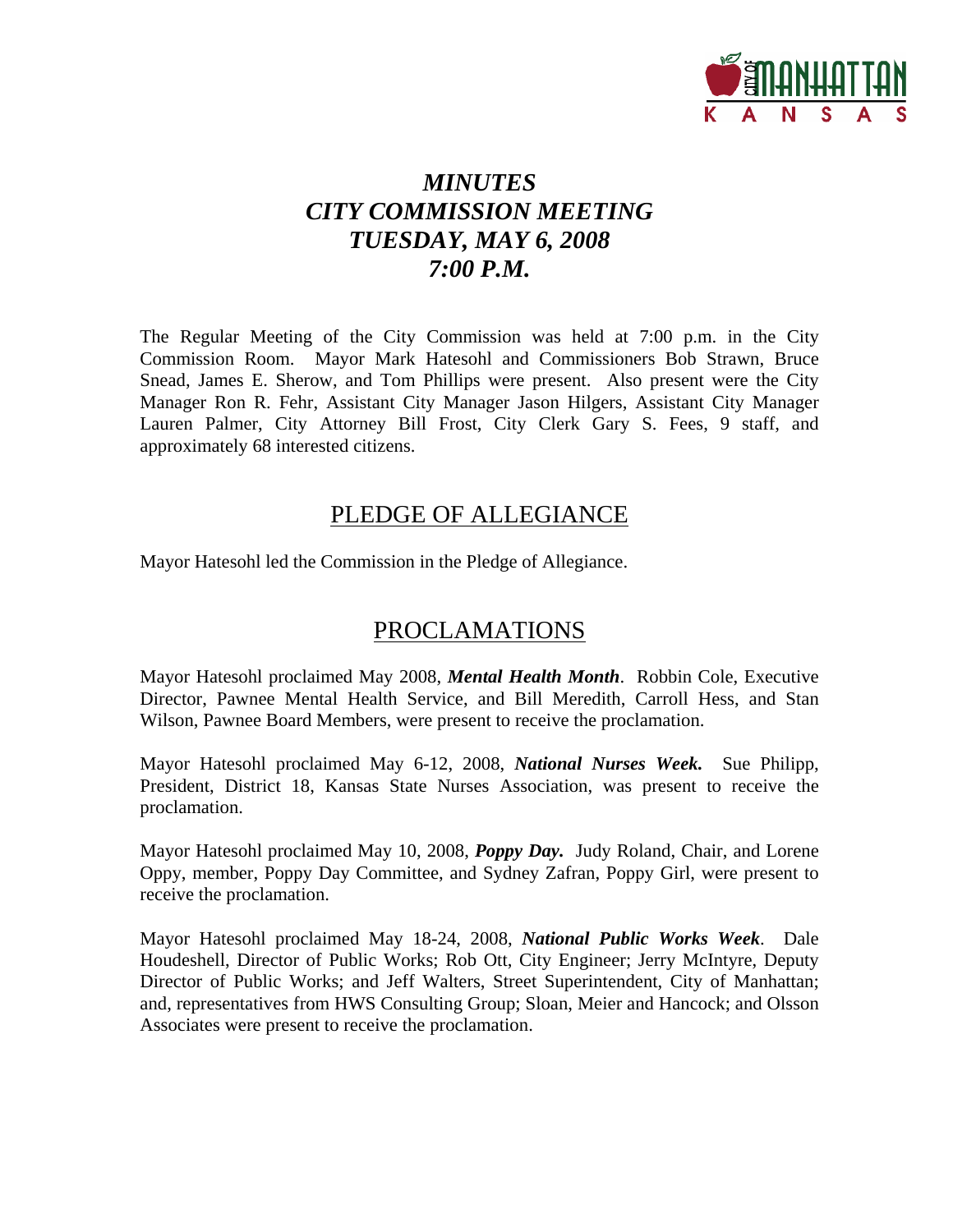## PUBLIC COMMENTS

Mayor Hatesohl opened the public comments.

David Colburn, 1906 Bluestem Terrace, provided background information on the Bicycle Master Plan drafted in 1996 and asked the Commission to give more support to bicycles and pedestrians, and promote modes of transportation that don't require dependence on fuel. He then cited several factors that indicate the City of Manhattan needs an increased focus on the Bicycle Master Plan and to promote bicycling in our community. He stated that over 200 signatures have been collected on a petition to show support for implementing the Bicycle Master Plan into the City's Comprehensive Plan.

Diane Novak, 11330 Military Trail Road, Saint George, informed the Commission that there are bicyclists present at this meeting that are looking forward to the implementation of the Bicycle Master Plan. She stated that an advisory board to look at the Bicycle Master Plan is needed and encouraged the Commission to establish a bicycle coordinator for Manhattan and for the Highway 24 Corridor Study. She asked that future projects include bike and pedestrian concerns, that items be addressed in the Capital Improvements Program, and stated that this is important for the safety and future growth of the community. She then responded to questions from the Commission.

Dee R. Ross, 2304 Brockman Street, voiced concern that the area recently annexed east of town has a breeding ground for mosquitoes, that the signal near Heritage Square is working inaccurately, and asked about landscaping at Heritage Square South.

Mayor Hatesohl and Ron Fehr, City Manager, responded to questions regarding Heritage Square South.

Kenny Foust, 419 Leavenworth Street, informed the Commission that he commutes to work frequently and stated that it is difficult to get across town safely. He requested that the City make it safer for everyone interested in biking and to let the community know that we are a bike friendly community.

Paula Goldwyn, 702 Laramie Street, provided the Commission with a petition to establish a City-designated dog park in Manhattan. She informed the Commission that she has heard from Manhattan residents that they were considering moving away if the City did not incorporate a dog park and cited her positive experience at the dog park in Topeka.

At 7:28 p.m., Mayor Hatesohl left the meeting and asked the bicyclists to wear their helmets as they went home.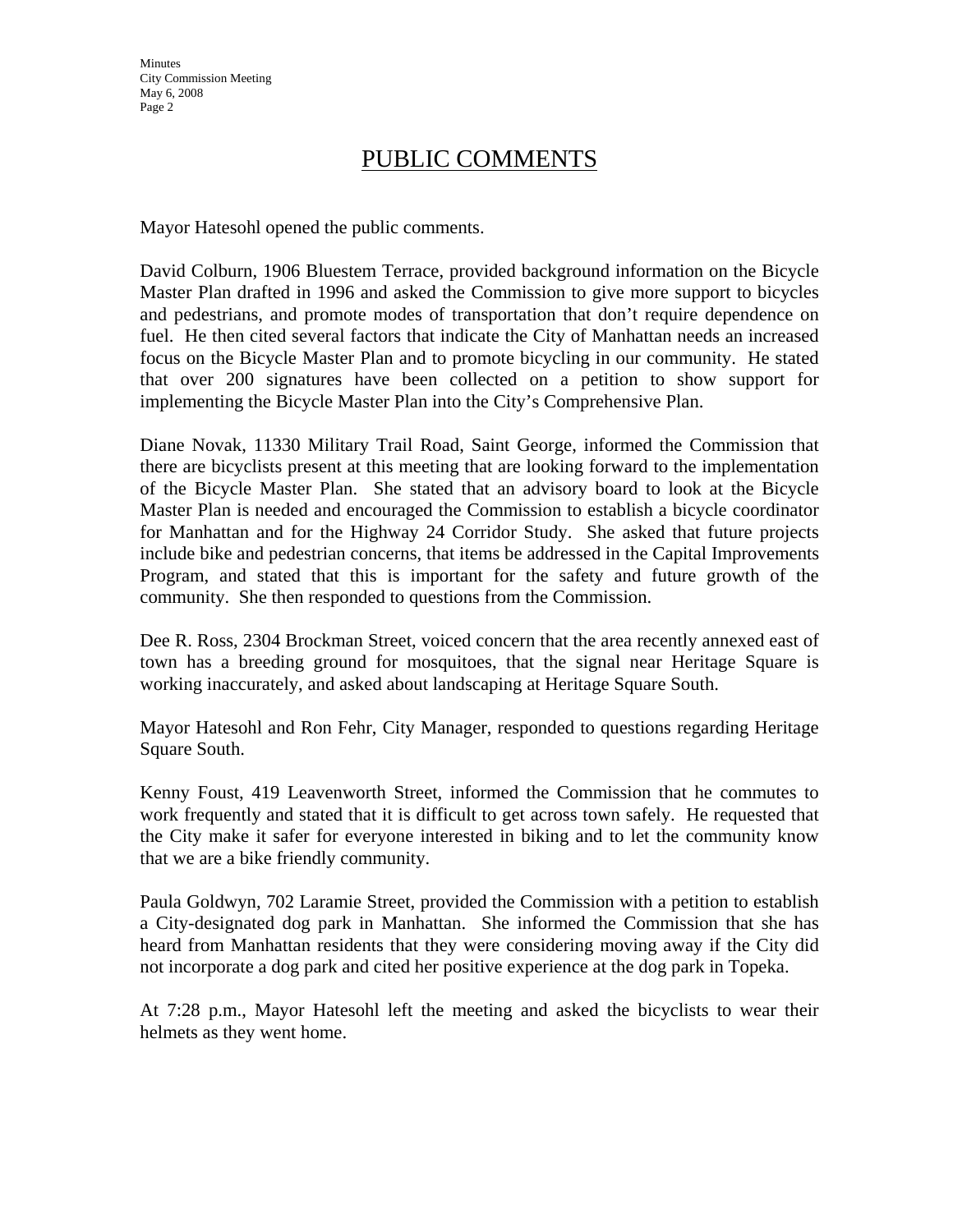## PUBLIC COMMENTS *(CONTINUED)*

Mayor Pro-Tem Strawn informed those present that the dog park was discussed earlier during the City Commission Discussion/Briefing Session at 5:30 p.m. He complimented those involved and stated that there is general support of the City Commission for this effort. He asked that she have patience as we try to move this along and stated that a dog park would require an ordinance change to the Dangerous Dog Ordinance.

Ron Fehr, City Manager, provided additional clarification and on the item and ordinance considerations.

Commissioner Phillips voiced appreciation for the enthusiasm for a dog park and encouraged a public/private partnership to pay for this project.

Paula Goldwyn, 702 Laramie Street, provided additional information on the dog park and stated that one individual was willing to donate \$10,000 to help finance a dog park, and businesses have shown an interest to help sponsor the park.

Ben Champion,  $404$  South  $18<sup>th</sup>$  Street, provided information on the plans at K-State regarding transportation and sustainability issues. He then responded to questions from the Commission and stated there may be an opportunity to partner with K-State in the planning process.

Commissioner Snead stated that the current Bicycle Master Plan was created as a joint project with City/University Project Funds and then provided additional background information on the item.

Hearing no other comments, Mayor Pro-Tem Strawn closed the public comments.

## COMMISSIONER COMMENTS

Commissioner Sherow provided an update on the interview process for the Discovery Center consultant and stated the item would be scheduled for the May 20, 2008, City Commission meeting. He then stated that he supported the efforts to make Manhattan a bike friendly community and encouraged the partnership between the City and the University to make this happen.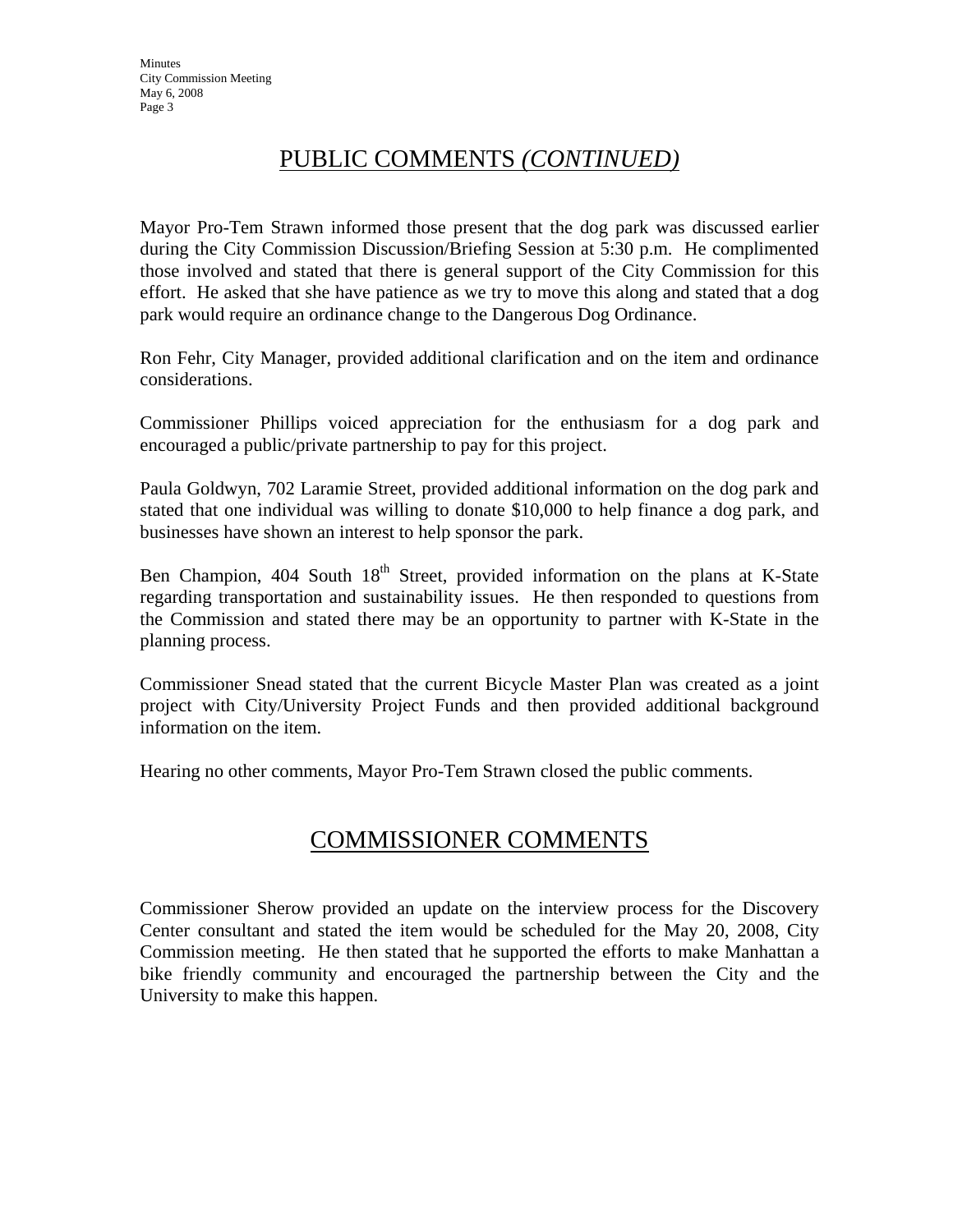## COMMISSIONER COMMENTS *(CONTINUED)*

Mayor Pro-Tem Strawn informed the community that the Commission talked about bicycling in the Discussion/Briefing Session at 5:30 p.m. and stated that we live in a community where biking is important to community members. He then asked the City Manager to speak about the progress to this point in implementing the Bicycle Master Plan.

Ron Fehr, City Manager, provided additional information and status of the Bicycle Master Plan adopted in 1996. He stated the City Engineer recently hosted a public meeting to discuss and engage bicyclist to make Manhattan a more bicycle friendly community. He encouraged citizens to continue to work with the City Engineer and staff and would continue to consider maintenance projects, opportunities for road striping, and share the road signs.

Mayor-Pro Tem Strawn stated that a priority will be made on this effort as we continue to develop the City of Manhattan.

## CONSENT AGENDA

(\* denotes those items discussed)

#### **\* MINUTES**

Commissioner Strawn requested that page six of the minutes of the City Commission Meeting held Tuesday, April 15, 2008, for the purchase of the Hustler Rangewing mower, be amended to include "that in the future, if any more sole source, single bid contracts were received, that he would recommend that the City Commission decline those contracts."

The Commission approved the minutes of the Regular City Commission Meeting held Tuesday, April 15, 2008.

#### **CLAIMS REGISTER NO. 2577**

The Commission approved Claims Register Nos. 2577 authorizing and approving the payment of claims from April 9, 2008 to April 29, 2008, in the amounts of \$4,436,312.28.

#### **LICENSES – CEREAL MALT BEVERAGE and FIREWORKS DISPLAY**

The Commission approved a Cereal Malt Beverage License for calendar year 2008 for Happy Valley, LLC, 1120 Laramie Street, and a Fireworks Display License for Thunder Over Manhattan for the 4<sup>th</sup> of July, 2008, at CiCo Park.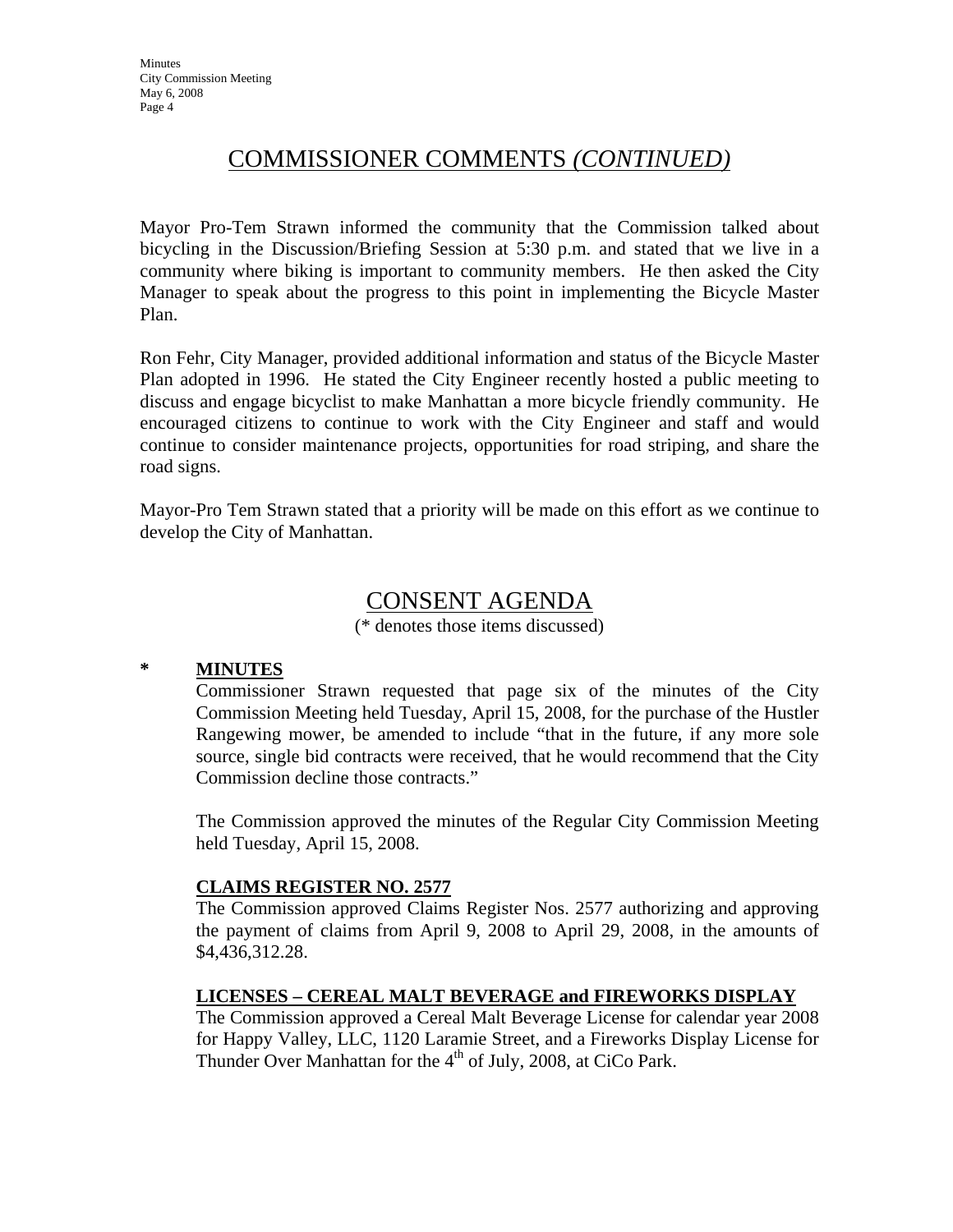## CONSENT AGENDA (*CONTINUED*)

#### **RESOLUTION NO. 050608-B – SET DATE TO SELL – GENERAL OBLIGATION BONDS 2008-A**

The Commission approved Resolution No. 050608-B setting May 20, 2008, as the date to sell \$15,385,000.00 in general obligation bonds (Series 2008-A); approved Resolution No. 050608-D setting May 20, 2008, as the date to sell \$2,525,000.00 in general obligation refunding bonds; and approved first reading of an ordinance issuing \$15,385,000.00 in general obligation bonds for the following 39 public improvement districts: *Grand Mere Village – Street (ST0528); Stone Pointe Addition, Unit One, Phase One – Sanitary Sewer (SS0605) and Street (ST0611); Western Hills Addition, Unit Thirteen – Street (ST0604); Kimball Townhomes – Street (ST0622); Daisy Meadow Subdivision – Sanitary Sewer (SS0620), Street (ST0624), and Water (WA0623); Eureka Addition – Sanitary Sewer (SS0607) and Water (WA0610); Four Winds Village, Block Two – Sanitary Sewer (SS0601), Street (ST0603), and Water (WA0602); Prairie Lakes Addition, Unit Three – Sanitary Sewer (SS0617) and Water (WA0619); Stone Pointe Addition, Unit One, Phase Two – Sanitary Sewer (SS0614), Street (ST0617), and Water (WA0616); Cedar Glen Addition – Stormwater (SM0602), Sanitary Sewer (SS0615), and Water (WA0617); Grand Vista Addition, Unit One – Sanitary Sewer (SS0519), Street (ST0527), and Water (WA0520); Grand Mere Vanesta, Unit Two – Sanitary Sewer (SS0623) and Water (WA0627); Lee Mill Heights Addition, Unit Three – Stormwater (SM0604), Sanitary Sewer (SS0622), Street (ST0626), and Water (WA0625); Miller Ranch Addition, Unit Three, Phase Two – Sanitary Sewer (SS0610) and Water (WA0612); Stone Pointe Addition, Unit Two – Sanitary Sewer (SS0624) and Water (WA0628); Heritage Square – US-24 Improvements & Traffic Signals (ST0702); Heritage Square – External Waterline (WA0614); and Heritage Square South P.U.D. – Sanitary Sewer (SS0612), Street (ST0616), and Water (WA0613).* 

#### **REQUEST FOR PROPOSALS – DESIGN SERVICES - NEW AND PARALLEL WATER LINES (WA805P)**

The Commission authorized City Administration to solicit proposals for the design of the New and Parallel Water Lines Project (WA805P).

#### **\* NEGOTIATE CONTRACT – ARCHITECTURAL SERVICES – FIRE STATION NOS. 3 and 5**

Commissioner Snead provided an overview of the item and the decision of the selection committee to recommend Anderson Knight Architects.

Jerry Snyder, Fire Chief, responded to questions from the Commission regarding the process and plan for public meetings and input.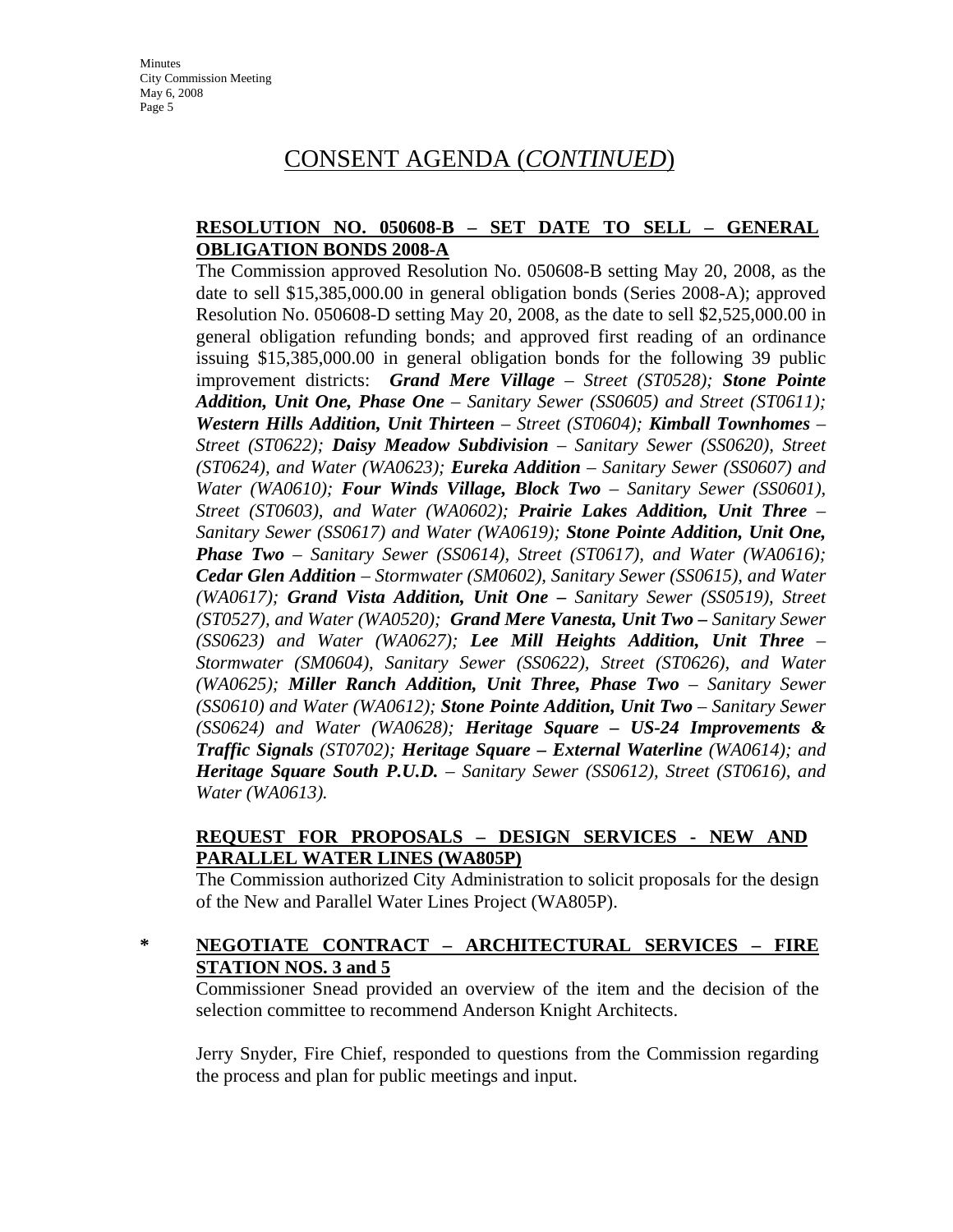## CONSENT AGENDA (*CONTINUED*)

### **\* NEGOTIATE CONTRACT – ARCHITECTURAL SERVICES – FIRE STATION NOS. 3 and 5** *(CONTINUED)*

Tracy Anderson, Anderson Knight Architects, provided additional information on the project design, options that would be considered and, perhaps, design budget savings.

The Commission accepted the recommendation of the Selection Committee and authorized City Administration to negotiate a contract with Anderson Knight Architects, of Manhattan, Kansas, for architectural services for Fire Station Nos. 3 and 5.

## **\* AGREEMENT – DESIGN SERVICES – 4TH STREET (PIERRE STREET TO K-18/FORT RILEY BOULEVARD)**

Dale Houdeshell, Director of Public Works, and Rob Ott, City Engineer, provided additional information on the scope of services and responded to questions from the Commission.

Buck Driggs, HWS Consulting Group, provided additional information about community input, design of the project, and the incorporation of bike lanes and associated costs.

Rob Ott, City Engineer, responded to additional questions from the Commission and stated that additional information on options to be considered for bike lanes would be considered.

Buck Driggs, HWS Consulting Group, and Rob Ott, City Engineer, responded to questions from the Commission regarding bike access on Fourth Street, signage, scope of the project, and public meetings to engage and inform the community.

The Commission authorized the Mayor and City Clerk to execute an agreement in the amount of \$189,561.20 with HWS Consulting Group, Inc., of Manhattan, Kansas, for the design of  $4<sup>th</sup>$  Street in the South Redevelopment District.

#### **CHANGE ORDER NO. 1 – STONE POINTE ADDITION, UNIT II, PHASE I– STREET IMPROVEMENTS (ST0630)**

The Commission approved Change Order No. 1 for Stone Pointe Addition, Unit II, Phase I, Street Improvements (ST0630) resulting in a net increase in the amount of \$33,516.00 (+4.3%) to the contract with Nowak Construction., of Goddard, Kansas.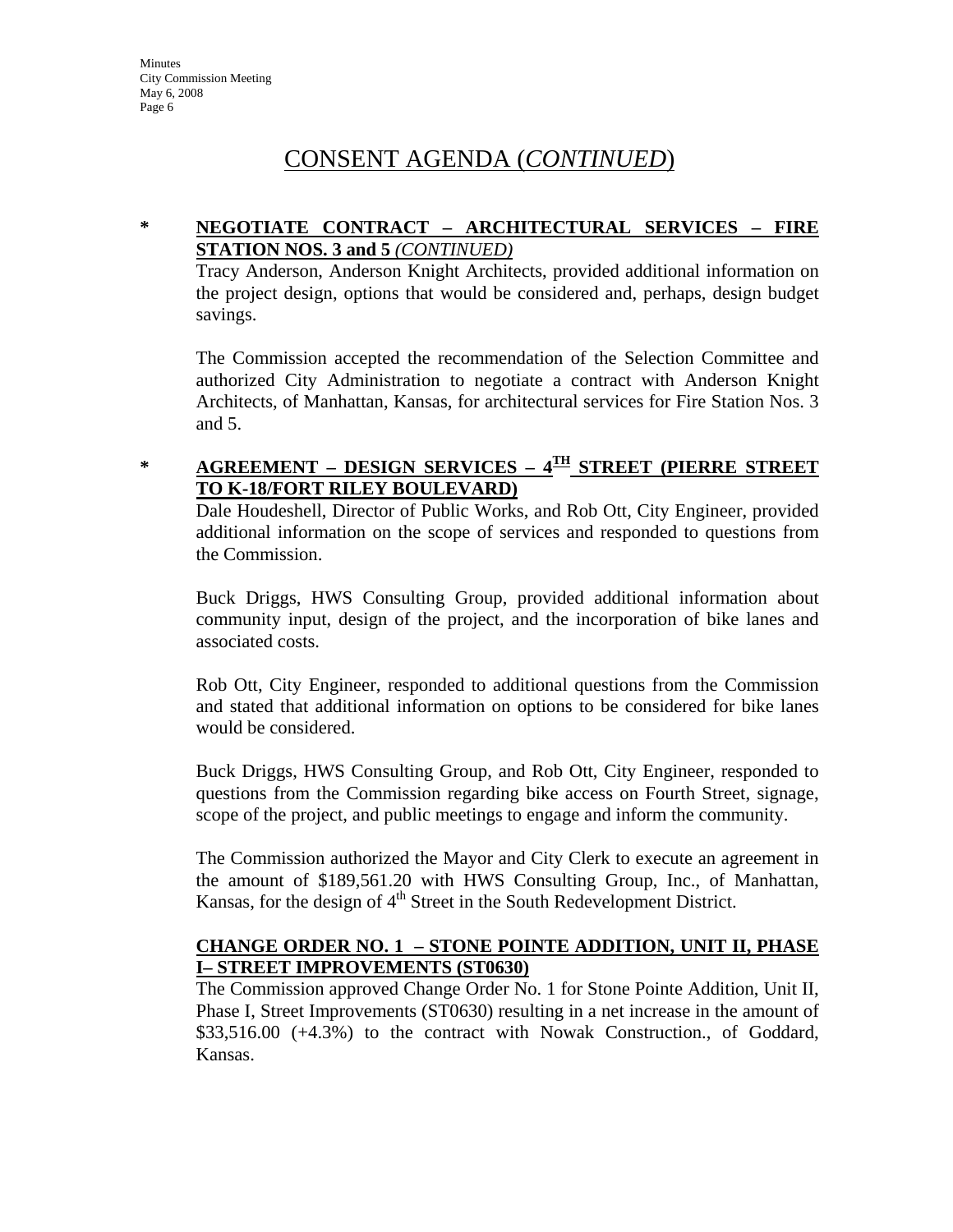## CONSENT AGENDA (*CONTINUED*)

#### **\* PURCHASE – CITY PARK PLAYGROUND EQUIPMENT (CP820P)**

Commissioner Strawn commented that class involvement with kids was a unique way to make the choice for the final selection of playground equipment.

The Commission authorized City Administration to enter into a purchase agreement for the City Park Playground Project from Recreation Resource, of Augusta, Kansas, in the amount of \$189,783.44

#### **RESOLUTION NO. 050608-D – ISSUE – GENERAL OBLIGATION BONDS – CITY PARK PLAYGROUND RENOVATION (CP820P)**

The Commission approved Resolution No. 050608-D authorizing the issuance of general obligation bonds to finance City Park Playground Renovation Project (CP820P) with debt service from the Special Park and Recreation Fund.

#### **ADMINISTRATIVE PLANS – HOUSING REHABILITATION PROGRAM and EMERGENCY REPAIRS**

The Commission approved the Administrative Plans for the Manhattan Housing Rehabilitation Program and the Emergency Repair Program and waived building permit fees for Program participants.

#### **TASK ORDER NO. 16/GRANT AGREEMENT – RUNWAY 3/21 SHIFT AND RUNWAY 13/31 RECONSTRUCTION AND EXTENSION**

The Commission authorized the Mayor and City Clerk to execute Task Order No. 16 in the amount of \$357,367.00 with HNTB Corporation, of Overland Park, Kansas, to develop Engineering Documents and Bidding Services for the Runway 3/21 and Taxiway A Extension, Runway 13/31 reconstruction and extension, and Terminal Apron Expansion and, accepted a Grant Offer (Project No. 3-20-0052- 35-2008) from the Federal Aviation Administration in the amount of \$488,220.00.

#### **\* BOARD APPOINTMENTS**

Commissioner Strawn asked about the appointment of Patrick Schaub to the Historic Resources Board and the possible conflict of interest working with Bowman, Bowman and Novick on the Downtown Redevelopment project.

Mayor Hatesohl, Commissioner Snead, and Commissioner Sherow provided additional information on the appointment of Patrick Schaub and on the Historic Resources Board.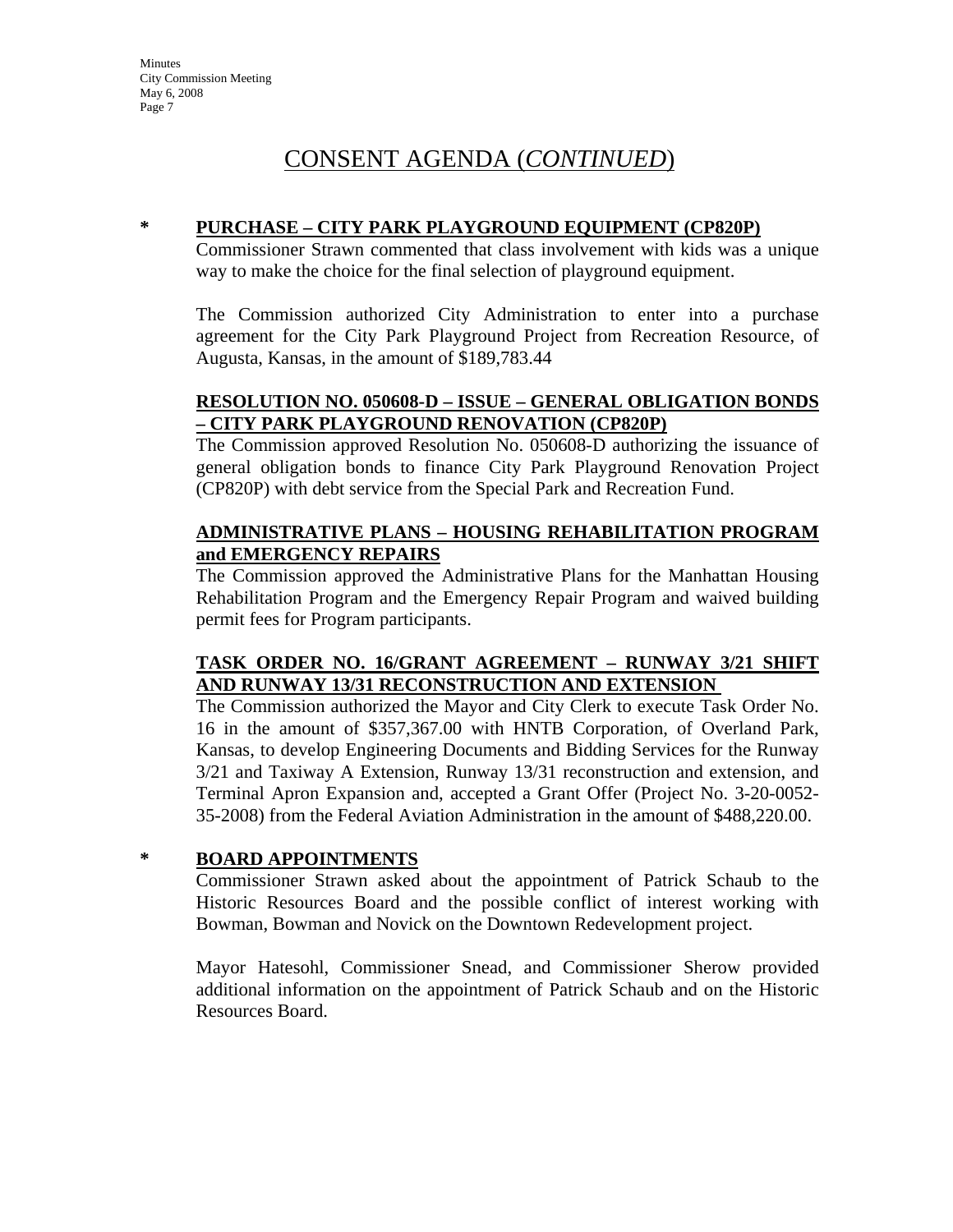## CONSENT AGENDA (*CONTINUED*)

#### **\* BOARD APPOINTMENTS** *(CONTINUED)*

The Commission approved appointments by Mayor Hatesohl to various boards and committees of the City.

#### *Historic Resources Board*

Reappointment of Tom Roberts, 2015 Pierre Street, to a three year Engineer term. Mr. Robert's term begins immediately and will expire April 30, 2011.

Appointment of Patrick Schaub, 1400 Westwind, to a three year term Architect term. Mr. Schaub's term begins immediately and will expire April 30, 2011.

Appointment of Brooke Norman-Tapp, 523 Pierre Street, to a three year Real Estate term. Ms. Norman-Tapp's term begins immediately and will expire April 30, 2011.

#### *Human Rights And Services Board*

Appointment of George Savage, 1917 Judson Street, to a three year term. Mr. Savage's term begins immediately and will expire April 30, 2011.

#### *Manhattan Urban Area Planning Board*

Appointment of Nikki Miller, 1705 Hudson Avenue, to a three year term. Ms. Miller's term begins immediately and will expire April 30, 2011.

Mayor Hatesohl returned to the dais at 8:00 p.m.

After discussion, Commissioner Snead moved to approve the consent agenda, as amended. Commissioner Phillips seconded the motion. On a roll call vote, motion carried 5-0.

## GENERAL AGENDA

#### **RESOLUTION NO. 050608-A - KANSAS DEPARTMENT OF TRANSPORTATION INTELLIGENT TRANSPORTATION SYSTEMS (ITS) - TRAFFIC SIGNAL COORDINATION AGREEMENT - FORT RILEY BOULEVARD (K-18) (EAST POYNTZ AVENUE/MANHATTAN TOWN CENTER ENTRANCE INTERSECTION TO RICHARDS DRIVE INTERSECTION)**

Rob Ott, City Engineer, presented the item. He then responded to questions from the Commission regarding the ITS system, associated costs, camera detection, and the interface with bicycling crossing intersections.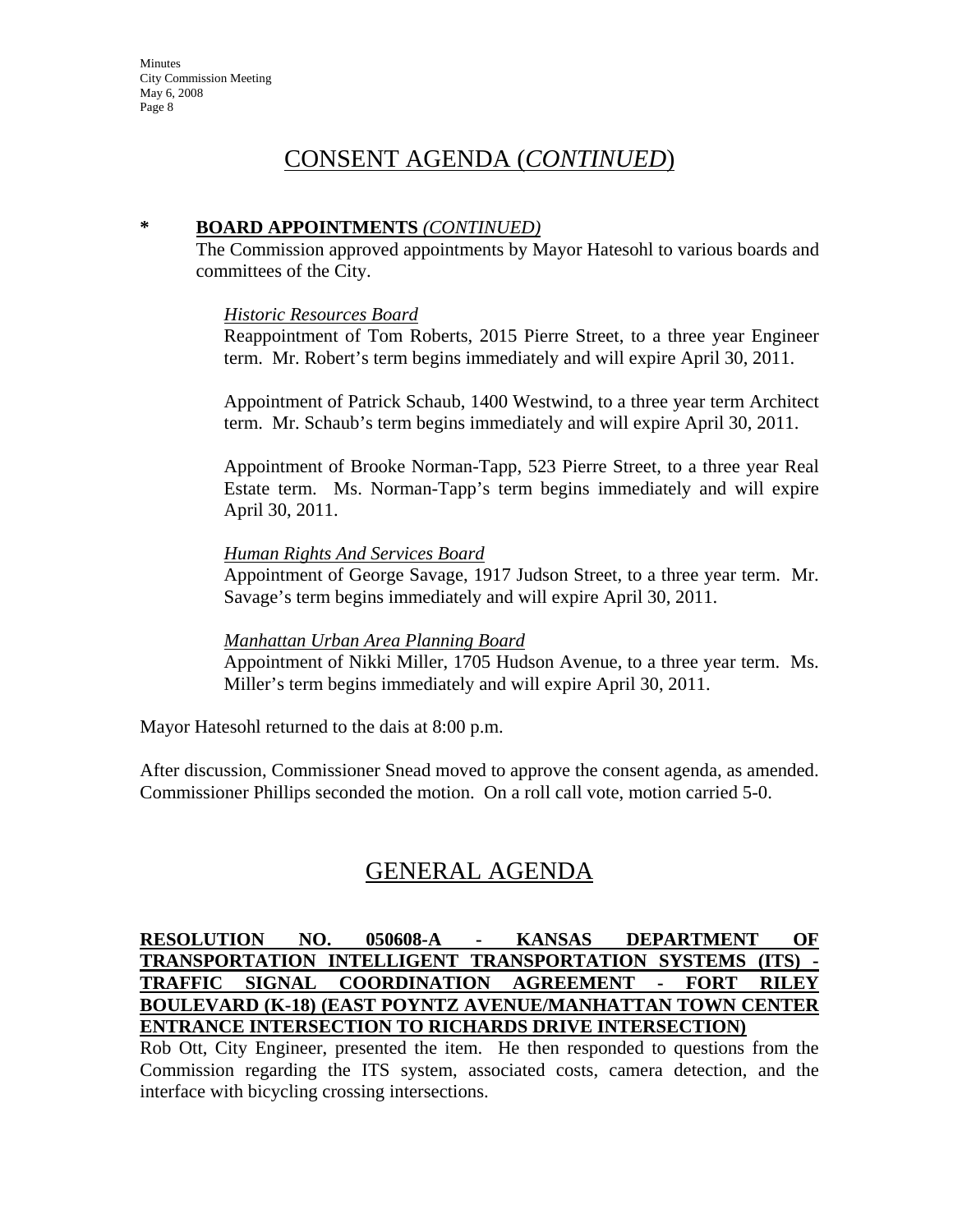## GENERAL AGENDA (*CONTINUED*)

**RESOLUTION NO. 050608-A - KANSAS DEPARTMENT OF TRANSPORTATION INTELLIGENT TRANSPORTATION SYSTEMS (ITS) - TRAFFIC SIGNAL COORDINATION AGREEMENT - FORT RILEY BOULEVARD (K-18) (EAST POYNTZ AVENUE/MANHATTAN TOWN CENTER ENTRANCE INTERSECTION TO RICHARDS DRIVE INTERSECTION)** *(CONTINUED)*

After discussion, Commissioner Phillips moved to approve Resolution No. 050608-A authorizing the Mayor and City Clerk to execute Agreement No. 41-08 with the Kansas Department of Transportation for an ITS Signal Coordination Project on Fort Riley Boulevard (K-18) from its intersection with East Poyntz Avenue/Mall Entrance to its intersection with Richards Drive. Commissioner Sherow seconded the motion. On a roll call vote, motion carried 5-0.

#### **FIRST READING – REZONE - 2310 CANDLEWOOD DRIVE**

Eric Cattell, Assistant Director for Planning, presented the item and responded to questions from the Commission.

After discussion, Commissioner Sherow moved to approve first reading of an ordinance rezoning Lot 4, Bristow Addition, Unit One, generally located at 2310 Candlewood Drive, from R-2, Two-Family Residential District, to C-1, Restricted Business District, based on the findings in the Staff Report *(See Attachment No. 1)*. Commissioner Snead seconded the motion. On a roll call vote, motion carried 5-0.

#### **FIRST READING – ANNEX/REZONE - NORTHWING ADDITION**

Eric Cattell, Assistant Director for Planning, presented the item. He then answered questions from the Commission regarding traffic and pedestrian movements, proposed number of lots and lot sizes, and sidewalks.

Rob Ott, City Engineer, provided additional information on storm drainage, transportation issues, and the Marlatt Ditch Drainage Project. He then responded to questions from the Commission regarding pedestrian safety and pedestrian usage of sidewalks.

Matt Anders, representing the applicant for the annexation and rezoning for the Northwing Addition, provided additional background information on the item and stated that the Addition will be an integral part of East Marlatt Avenue. He then answered questions from the Commission regarding the planned street layout and housing configuration.

Kirk Hoke, Schwab-Eaton, P.A., provided additional information on the set-backs and street design being proposed.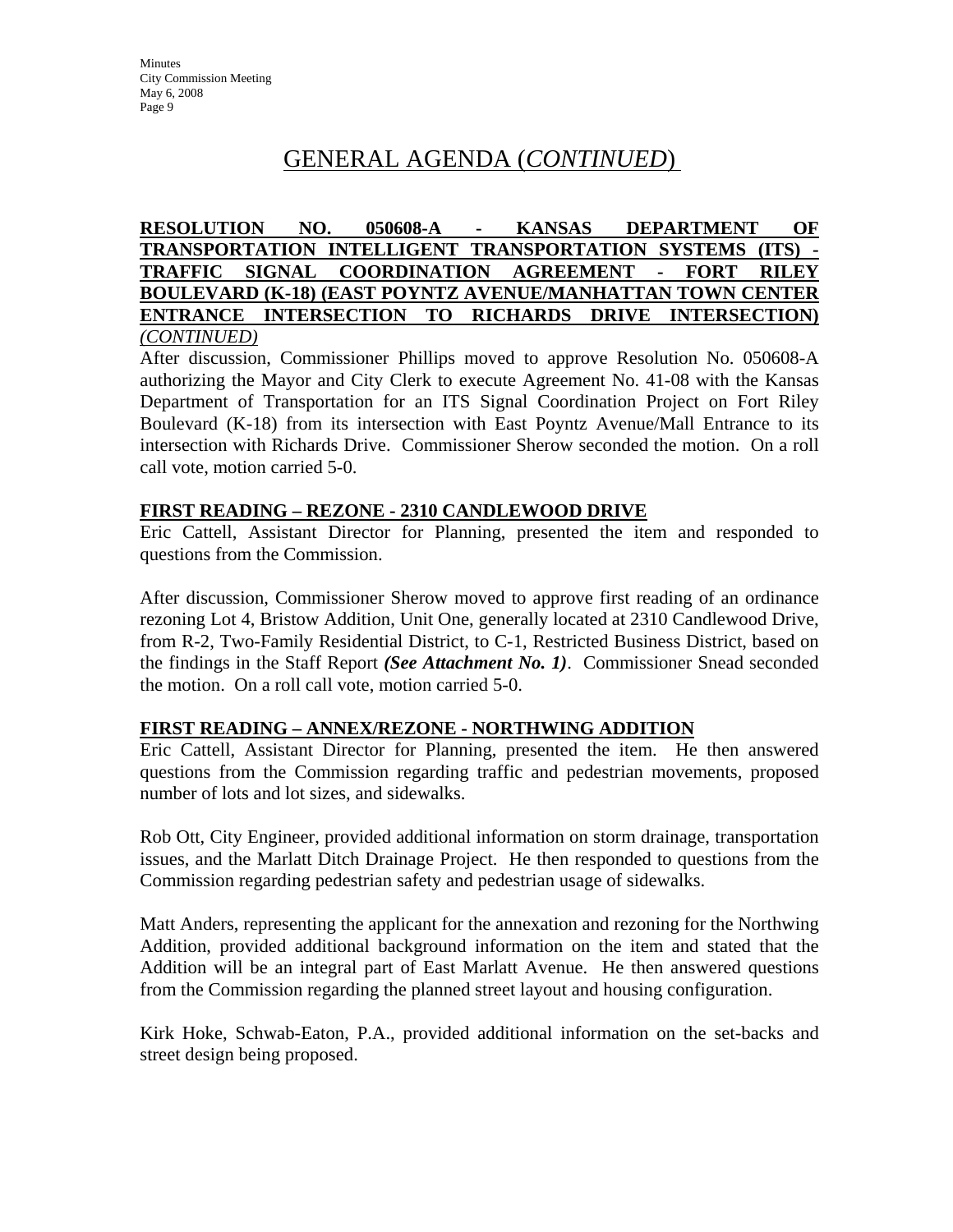## GENERAL AGENDA (*CONTINUED*)

#### **FIRST READING – ANNEX/REZONE - NORTHWING ADDITION** *(CONTINUED)*

Matt Anders, representing the applicant, provided additional information on the set backs, streets, and green space being proposed. He informed the Commission that a homeowner's association would be established and would be responsible for maintaining the common spaces.

Leon Brown, Landscape Architect, Schwab-Eaton, P.A., provided additional information on the project.

After discussion, Commissioner Snead moved to approve first reading of an ordinance annexing a 106-acre tract of land for the proposed Northwing Addition, generally located 1,400 feet east of the Marlatt Avenue and Tuttle Creek Boulevard intersection along the north side of Marlatt Avenue, based on conformance with the Comprehensive Plan, the Growth Vision, and the Capital Improvements Program; and, approve first reading of an ordinance rezoning the site from County G-1, General Agricultural District, to R-1, Single-Family Residential District, based on the findings in the Staff Report *(See Attachment No. 2)*. Commissioner Strawn seconded the motion. On a roll call vote, motion carried 5-0.

#### **FIRST READING – REZONE - MCCALL LANDING**

Eric Cattell, Assistant Director of Planning, presented the item. He then answered questions from the Commission regarding signage and future development plans.

Ron Fehr, City Manager, and Bill Frost, City Attorney, responded to questions from the Commission regarding future infrastructure improvements to McCall Road and provided potential funding options, including a Transportation Development District or a benefit district to finance the improvements.

Charlie Bush, McCullough Development, provided additional information about the project and Orscheln Farm and Home. He then responded to questions from the Commission regarding the timeframe of the project, potential financing options, and business interest in making improvements to McCall Road.

Ron Fehr, City Manager, provided additional information on the benefit district process, levels of participation, McCall Corridor Study, and estimated project costs.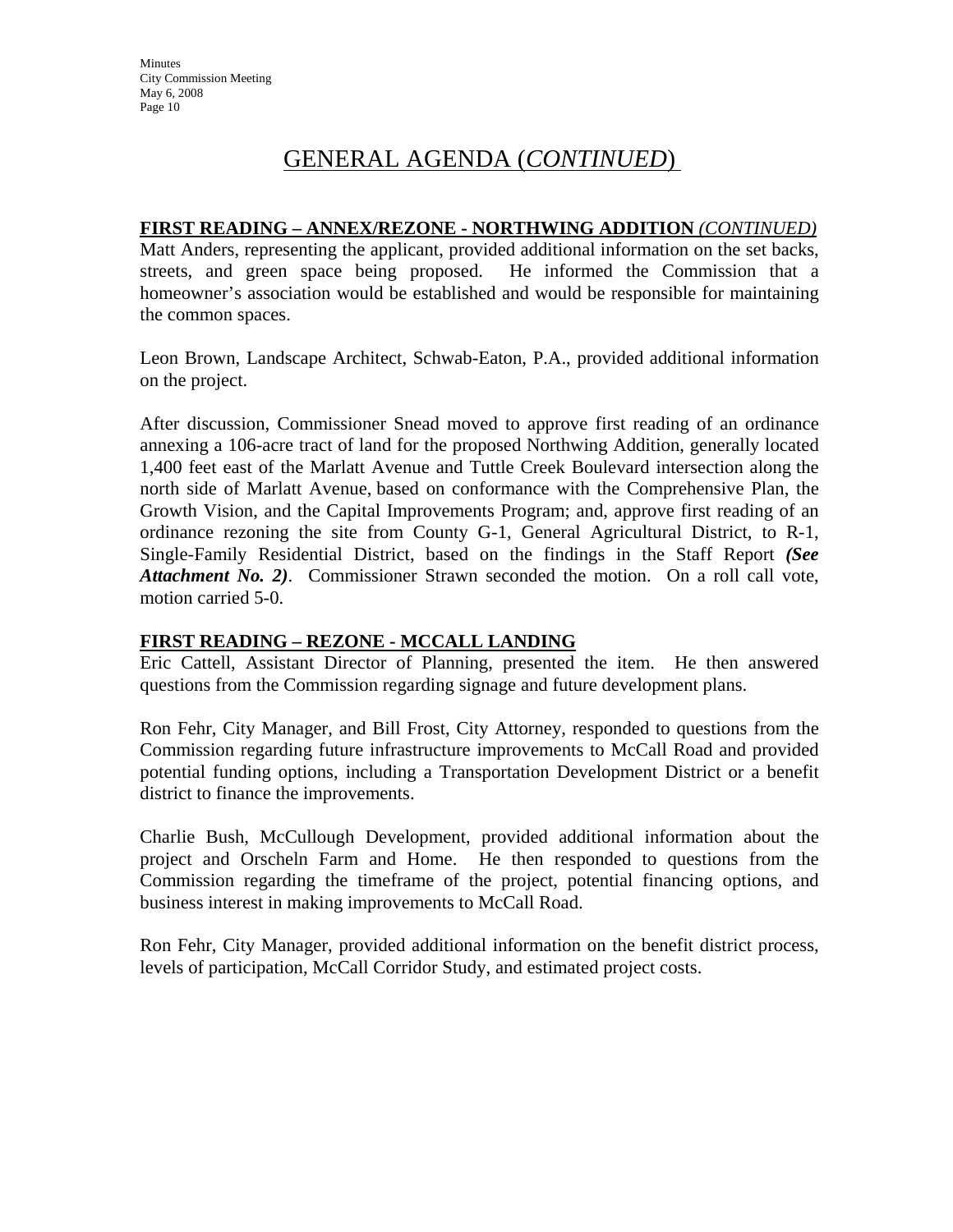## **GENERAL AGENDA (CONTINUED)**

#### FIRST READING - REZONE - MCCALL LANDING (CONTINUED)

After discussion, Commissioner Sherow moved to approve first reading of an ordinance rezoning McCall Landing, generally located north of the McCall Road and Carlson Street intersection, from I-2, Industrial Park District, to PUD, Commercial Planned Unit Development District, based on the findings in the Staff Report, with the fifteen (15) conditions recommended by the Manhattan Urban Area Planning Board (See Attachment *No. 3).* Commissioner Snead seconded the motion. On a roll call vote, motion carried 5- $\overline{0}$ .

#### **ADJOURNMENT**

At 10:02 p.m. the Commission adjourned.

 $\overline{\omega}$  .

CMC, City Clerk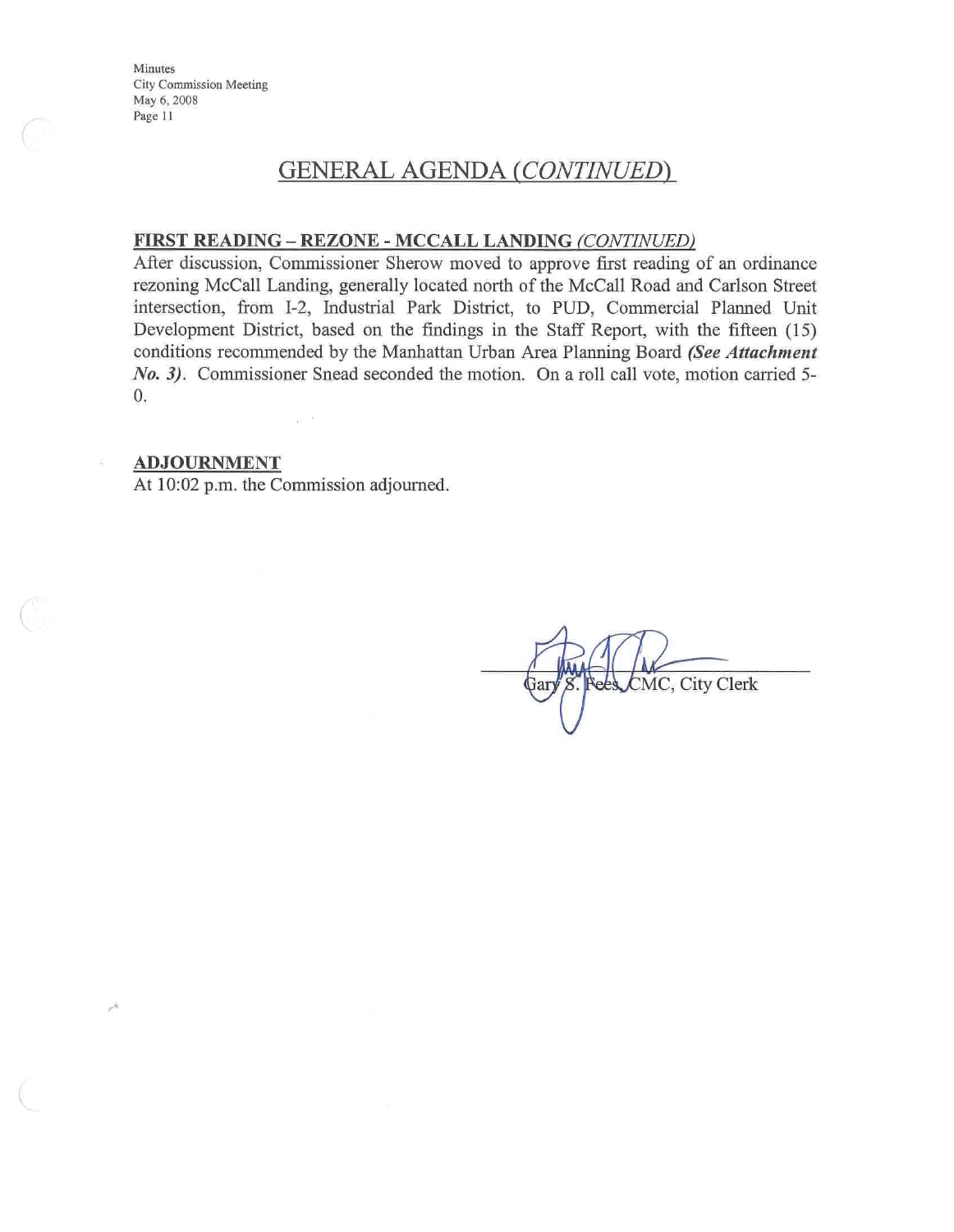#### **STAFF REPORT**

#### **ON AN APPLICATION TO REZONE PROPERTY**

**FROM:** R-2, Two-Family Residential District.

**TO:** C-1, Restricted Business District.

**APPLICANT:** First Assembly of God Church.

**ADDRESS:** 2310 Candlewood Drive.

**OWNER:** First Assembly of God Church.

**ADDRESS:** 2310 Candlewood Drive.

**LOCATION:** 2310 Candlewood Drive, which is south of Gary Avenue, west of Seth Child Road, east of Candlewood Drive, and north of the Westchester Park apartment complex.

**AREA:** 4.5 acres (Lot 4, Bristow Addition, Unit One).

#### **DATE OF PUBLIC NOTICE PUBLICATION:** Monday, March 17, 2008

#### **DATE OF PUBLIC HEARING: PLANNING BOARD:** Monday, April 7, 2008 **CITY COMMISSION:** Tuesday, May 6, 2008.

**EXISTING USE:** First Assembly of God church, off-street parking lot, accessory storage buildings. There are two access driveways off Candlewood Drive, which lead to the parking lot.

**PHYSICAL AND ENVIRONMENTAL CHARACTERISTICS:** Generally a flat improved site for a church. The church and its off-street parking lot occupy the approximate south two-thirds of the site. The approximate north one-third of the site is an open lawn, except for an existing curb cut near the intersection of Gary Avenue and Seth Child Road, which extends along the west side of the open area as a driveway leading to the parking lot.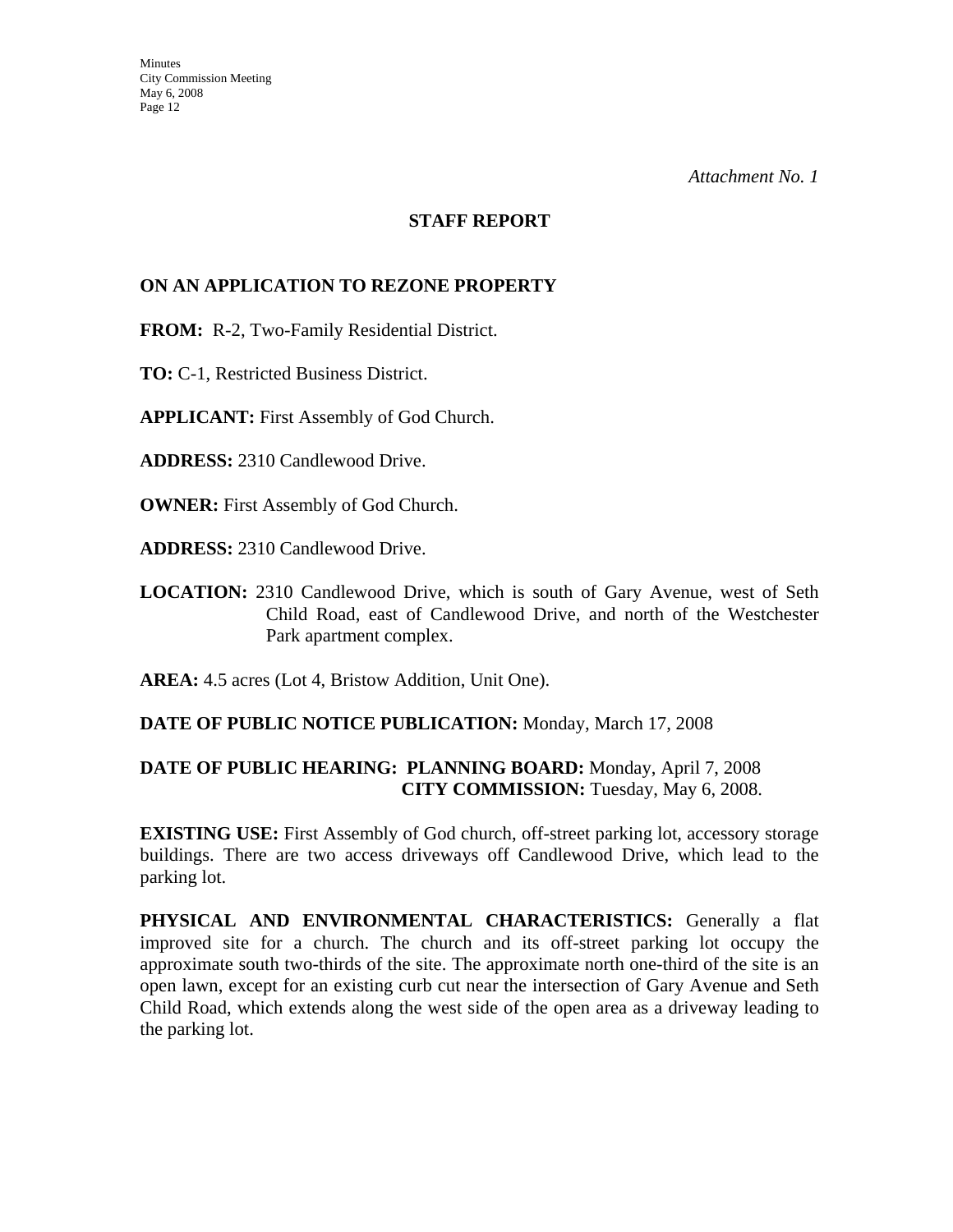#### **SURROUNDING LAND USE AND ZONING:**

- **(1) NORTH:** Gary Avenue, platted as an 80 foot right-of-way, financial institution, twofamily dwellings, townhomes; C-1 District, Planned Unit Development District, and R-2, Two-Family Residential District
- **(2) SOUTH:** Westchester Park multiple-family apartment complex; R-3, Multiple-Family Residential District.
- **(3) EAST:** Seth Child Road, single-family homes; R-1, Single-Family Residential District.
- **(4) WEST:** Candlewood Drive, platted as an 80 foot right-of-way, Cambridge Square multiple-family apartment complex; R-3 District and C-1 District.

**GENERAL NEIGHBORHOOD CHARACTER:** The site is in a highway corridor dominated by multiple-family, neighborhood retail commercial, and office park and restricted business uses. Low density residential neighborhoods are separated from the site by apartment complexes and a major street.

**SUITABILITY OF SITE FOR USES UNDER CURRENT ZONING:** The site is suitable for the permitted uses of the R-2 District, including a church. The lot is greater in area than the minimum lot size for permitted and conditional uses of the R-2 District.

**COMPATIBILITY OF PROPOSED DISTRICT WITH NEARBY PROPERTIES AND EXTENT TO WHICH IT MAY HAVE DETRIMENTAL AFFECTS:** The proposed rezoning to C-1 District may add more traffic, light, and noise to the area. The site is bounded by a major street on the east, Seth Child Road, and Gary Avenue and Candlewood Drive, on the north and west respectively. Seth Child Road is a divided four lane highway approximately 215 feet in width. Gary Avenue and Candlewood Drive are designated as local streets in the Manhattan Area Transportation Study, but are platted as collector width streets, both 80 feet in width for those parts of the street adjoining the site. To the immediate south is an apartment complex. In addition, the site is bounded by C-1 District to the north and west/northwest, and R-3 Districts to the west and south. C-1 Districts to the west/northwest are developed as multiple family buildings, with the western buildings a part of the Cambridge Square complex and the northwest building a separate four-family dwelling unit. C-1 District to the north is a bank. R-1 District to the east is separated from the site by Seth Child Road.

The C-1 District is intended to be compatible with residential uses. C-1 Districts are in the vicinity of several residential neighborhoods throughout the City, such as along Poyntz Avenue, with C-1 District separated from low density residential neighborhoods by public alleys; along Anderson Avenue near the Kansas State Foundation building, which is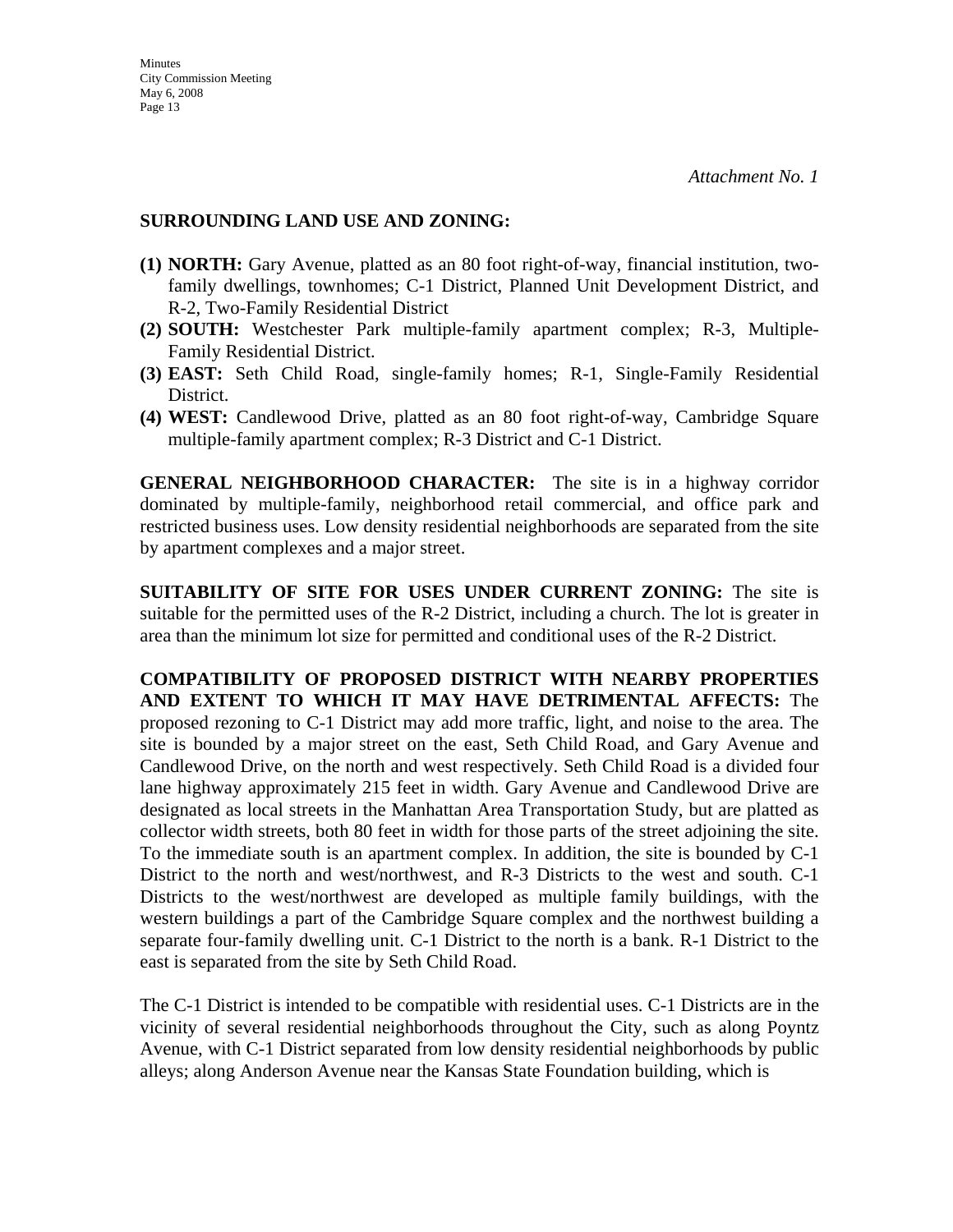*Attachment No. 1* 

separated from low density residential neighborhoods by public streets; at the intersection of Windsong Lane and Anderson Avenue, which is separated by public streets from nearby low density residential neighborhoods, but also abuts the Windsong low density residential neighborhood; and, more recently, along Claflin Road and north of Buena Vista Drive for the Manhattan Medical Center.

**CONFORMANCE WITH COMPREHENSIVE PLAN:** The rezoning site is shown on the Northwest Planning Area Future Land Use Map of the Comprehensive Plan as RHD, Residential High Density. The Plan recommends the policies of the Office/Research park (OFF/RP) as appropriate to implement the C-1 District

Policies of the RHD designation include:

#### *RHD 1: Characteristics*

The Residential High Density designation is designed to create opportunities for higher density neighborhoods in both an urban downtown setting and a suburban setting. Within an urban or downtown setting, the designation accommodates higher-intensity residential housing products, such as mid to high-rise apartments, townhomes and condominiums, combined with complementary non-residential land uses, such as retail, service commercial, and office uses, often within the same building. In other areas of the community, Residential High Density neighborhoods can be accommodated in a less vertical or urban fashion, such as in planned apartment communities with complimentary neighborhood service commercial, office and recreational facilities. These neighborhoods could be implemented through a Planned Unit Development or by following design and site plan standards (design review process).

#### *RHD 2: Appropriate Density Range*

Possible densities under this designation are 19 dwelling units per net acre and greater.

#### *RHD 3: Location*

Residential High Density uses are typically located near intersections of arterials and collector streets, sometimes providing a transition between commercial or employment centers and lower density neighborhoods. High-density neighborhoods should not be located in settings where the only access provided consists of local streets passing through lower density neighborhoods. In a more urban or downtown setting, residential high density may be combined with active non-residential uses in a vertically mixed-use building.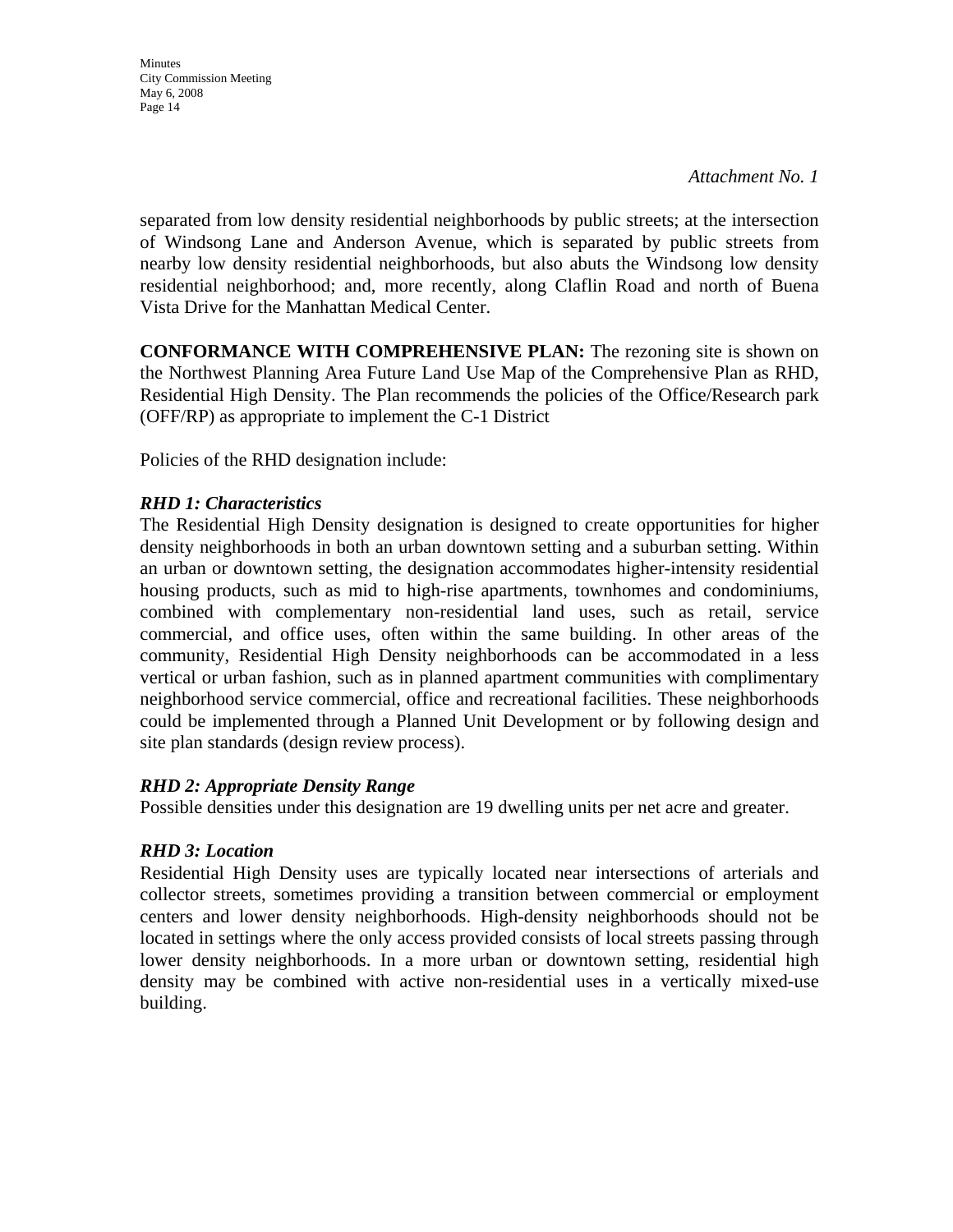#### *RHD 4: Building Massing and Form*

Plain, monolithic structures shall be avoided. Infill projects should be compatible with the established mass and scale of other buildings along the block. In a planned apartment community context, large buildings shall be designed with a variety of wall planes and roof forms to create visual interest.

### *RHD 5: Mix of Uses*

Non-residential uses should generally not exceed 25% of the total floor area in a mixeduse structure.

### *RHD 6: Parking Location and Design*

Within an established urban neighborhood, such as the downtown core, adequate off-street parking should be located behind buildings or within mixed-use parking structures.

### *RHD 7: Structured Parking*

Structured parking garages, often necessary for this type of development intensity, should be designed with a similar level of architectural detail as the main building. Incorporating active uses, such as retail spaces, into the ground floor is strongly encouraged, particularly in downtown settings.

Applicable policies of the OFF land use include:

#### *OR 1: Characteristics*

The Office/Research Park land use designation is intended to provide concentrated areas of high quality employment facilities, such as corporate office headquarters, research and development, and educational facilities in a planned, "campus-like" setting. Office/Research Park developments may be incorporated into a master planned neighborhood, or located in close proximity to residential areas. Activities within an employment area typically take place indoors, and outdoor storage or other more industrial types of uses are typically not permitted. Some specialized research parks may include limited prototype production, such as in the K-State Research Park. This category may also include smaller office complexes consisting of a single building or several buildings that are not located within a typical office park setting. These smaller office complexes shall meet the intent of the policies within this section, to the extent that they apply (i.e., Policy OR5 will not apply to single-building facilities). The Poyntz Avenue Corridor, located between  $17<sup>th</sup>$  Street and Juliette Avenue, is another designated office district with some unique characteristics and issues that are addressed more specifically in the adopted Poyntz Avenue Corridor District Plan.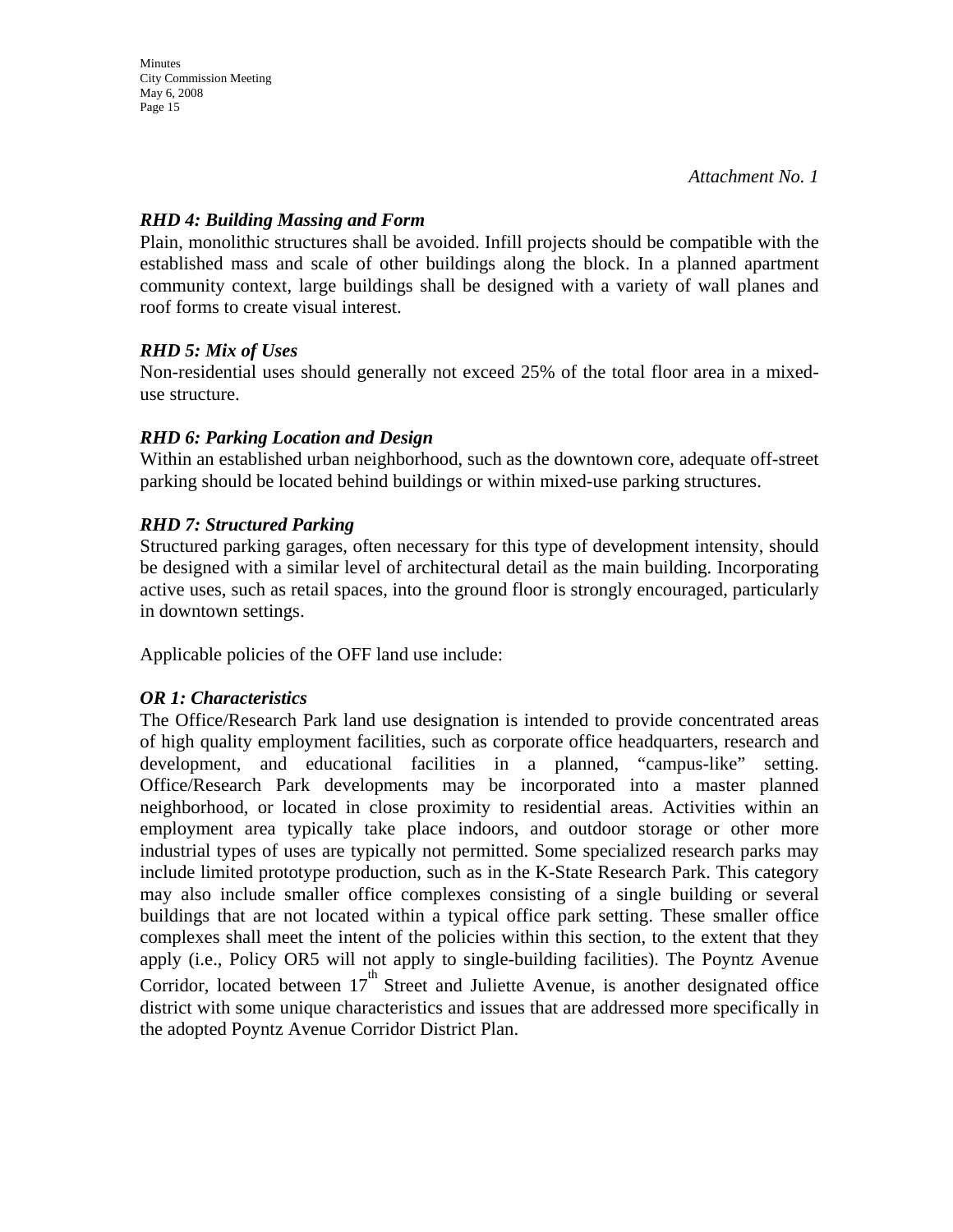#### *OR 2: Location*

Office/Research Park facilities should have direct access to existing or planned arterial and collector streets and should not rely on local or residential streets for access.

#### *OR 3: Site Layout and Design*

Office/Research Park developments should be organized in a planned, "campus-like" setting that is heavily landscaped. Each development will vary based on site configuration and topographical or other constraints; however, in a "campus-like" setting, buildings should typically be arranged to form outdoor gathering spaces

(Note: the Comprehensive Plan is mis-numbered with no policy OR4.)

#### *OR 5: Unified Architectural Character*

Buildings within an Office/Research Park setting should have a unified architectural character achieved through the use of similar elements, such as rooflines, materials, colors, signage, landscaping and screening and other architectural and site layout details.

#### *OR 6: Common Areas*

Plazas and other common outdoor gathering spaces should be provided as part of the "campus" environment. Each development will vary based on site configuration and topographical or other constraints; however, in a "campus-like" setting, buildings should typically be arranged to form outdoor gathering spaces, such as quads, courtyards, patios, or seating areas for employees and visitors.

#### *OR 7: Circulation and Access*

Building entrances, outdoor gathering spaces, and parking areas shall be linked with clear, direct pedestrian walkways.

#### *OR 8: Outdoor Storage*

The functions of an Office/Research Park facility should generally be completely contained within buildings. Accessory outdoor storage facilities typically should be of a limited nature and completely screened.

The proposed rezoning to C-1 District does not conform to the RHD land use recommended by the Comprehensive Plan; however, the site's location with respect to streets providing access, separation from low density residential neighborhoods, and buffering of those low density neighborhoods by surrounding high density uses and existing C-1 District to the north, generally support the rezoning. The proposed C-1 District would be an appropriate fit in the neighborhood and generally conform to the Comprehensive Plan.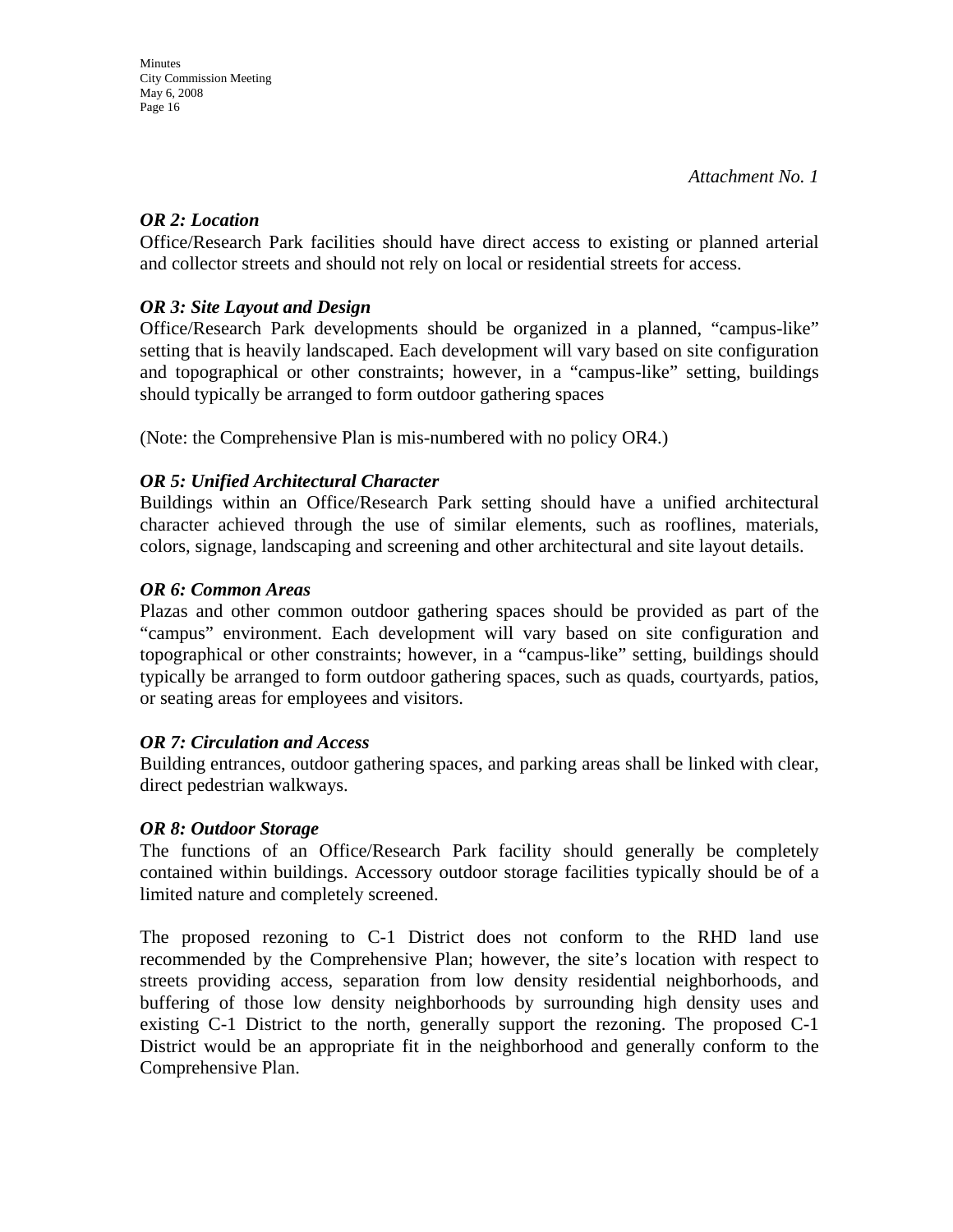**Minutes** City Commission Meeting May 6, 2008 Page 17

**ZONING HISTORY AND LENGTH OF TIME VACANT AS ZONED:** The church was built around 1986 to 1987.

| October 11, 1976          | Manhattan Urban Area Planning Board approved  |  |  |
|---------------------------|-----------------------------------------------|--|--|
|                           | Preliminary Plat of the Candlewood Addition.  |  |  |
| January 15, 1980          | Annexation                                    |  |  |
| January 15, 1980-Presxent | Rezoning to R-2 District                      |  |  |
| January 14, 1980          | Manhattan Urban Area Planning Board approves  |  |  |
|                           | Final Plat of the Bristow Addition, Unit One. |  |  |
| February 5, 1980          | City Commission accepts rights-of-ways and    |  |  |
|                           | easements.                                    |  |  |

**CONSISTENCY WITH INTENT AND PURPOSE OF THE ZONING ORDINANCE:** The intent and purpose of the Zoning Regulations is to protect the public health, safety, and general welfare; regulate the use of land and buildings within zoning districts to assure compatibility; and to protect property values.

The C-1, Restricted Business District is designed to provide for non-retail commercial, and business and professional activities adjacent to arterial and collector streets. The district is intended to be compatible with adjacent residential districts.

The rezoning site is bounded by wide public streets and a multiple family apartment complex. The rezoning site mirrors a generally similar condition to the north. The area to the north consists of a C-1 District, which adjoins a residential townhome complex.

**RELATIVE GAIN TO THE PUBLIC HEALTH, SAFETY AND WELFARE THAT DENIAL OF THE REQUEST WOULD ACCOMPLISH, COMPARED WITH THE HARDSHIP IMPOSED UPON THE APPLICANT:** There appears to be no relative gain to the public that denial would accomplish compared to the hardship to the applicant.

**ADEQUACY OF PUBLIC FACILITIES AND SERVICES:** Adequate public facilities and services are available to serve the site. The collector width portions of Candlewood Drive and Gary Avenue streets adjoining the site are intended to serve traffic movements between the arterial, Seth Child Road, and the neighborhood width streets for access to abutting property. Traffic is controlled at Candlewood Drive and Gary Avenue intersection by a roundabout and at Seth Child Road by stop signs.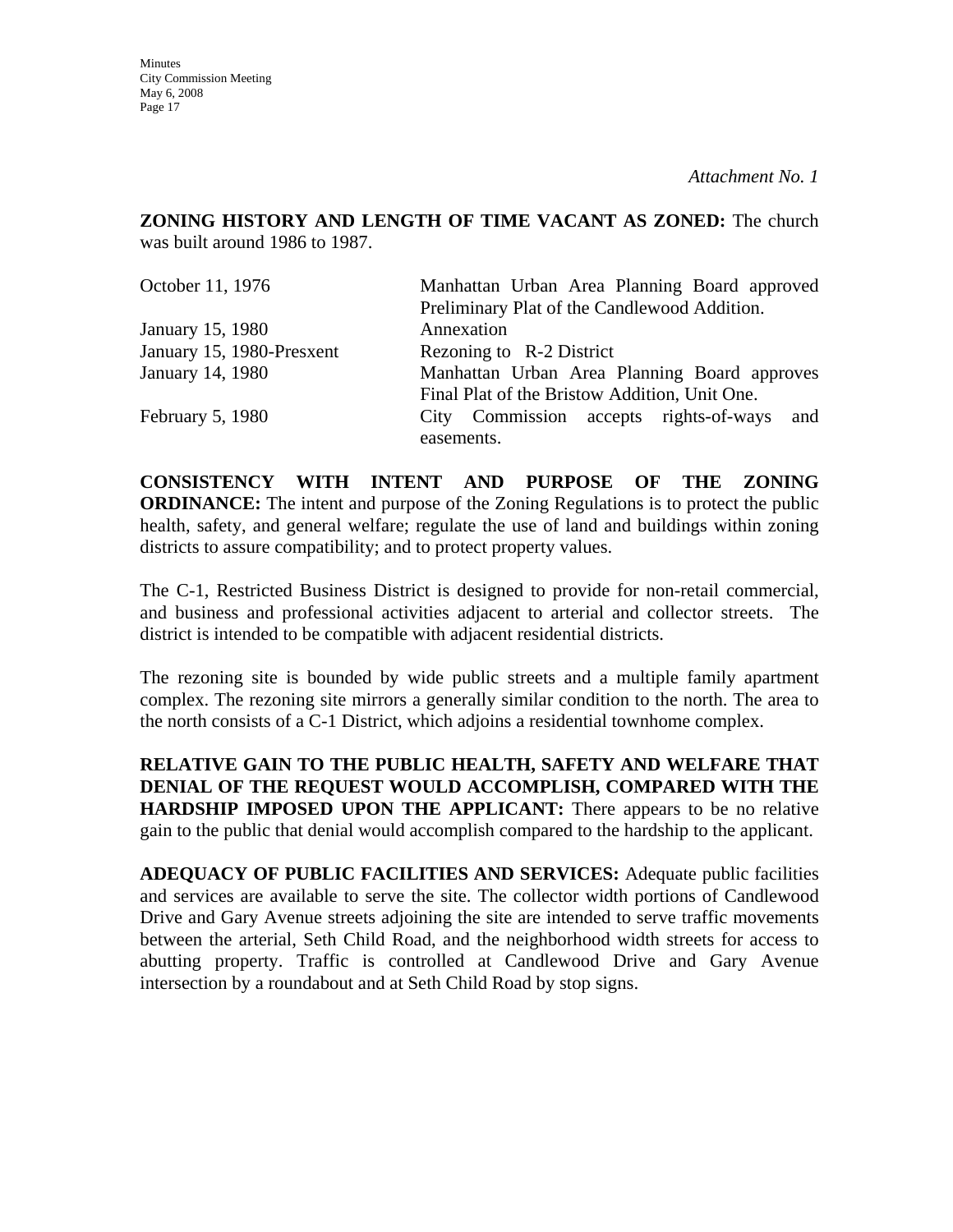*Attachment No. 1* 

Seth Child Road is a divided four lane highway approximately 215 feet in width. Gary Avenue and Candlewood Drive are designated as local streets in the Manhattan Area Transportation Study, but are platted as collector width streets, both 80 feet in width for those parts of the street adjoining the site. Gary Avenue is platted 80 feet in width from the intersection of Candlewood Drive and Gary Avenue to Seth Child Road and narrows to 60 feet west of Candlewood Drive and Gary Avenue as the street extends into low density neighborhoods. Candlewood Drive is platted 80 feet in width from Candlewood Drive and Gary Avenue intersection to Candlewood Drive and Englewood Street intersection and widens from the intersection to Kimball Avenue intersection to approximately 115 feet in width. North of Candlewood Drive and Gary Avenue intersection, Candlewood Drive narrows to 60 feet in width to serve low density residential neighborhoods.

#### **OTHER APPLICABLE FACTORS:** None.

**STAFF COMMENTS:** City Administration recommends approval of the proposed rezoning of Lot 4, Bristow Addition, Unit One, generally located at the First Assembly of God Church, 2310 Candlewood Drive, from R-2, Two-Family Residential District, to C-1, Restricted Business District

## **ALTERNATIVES:**

- 1. Recommend approval of the proposed rezoning of Lot 4, Bristow Addition, Unit One, generally located at the First Assembly of God Church, 2310 Candlewood Drive, from R-2, Two-Family Residential District, to C-1, Restricted Business District, stating the basis for such recommendation.
- 2. Recommend denial of the proposed rezoning, stating the specific reasons for denial.
- 3. Table the proposed rezoning to a specific date, for specifically stated reasons.

## **POSSIBLE MOTION:**

The Manhattan Urban Area Planning Board recommends approval of the proposed rezoning Lot 4, Bristow Addition, Unit One, generally located at the First Assembly of God Church, 2310 Candlewood Drive, from R-2, Two-Family Residential District, to C-1, Restricted Business District, based on the findings in the Staff Report.

**PREPARED BY:** Steve Zilkie, AICP, Senior Planner **DATE:** April 1, 2008 08019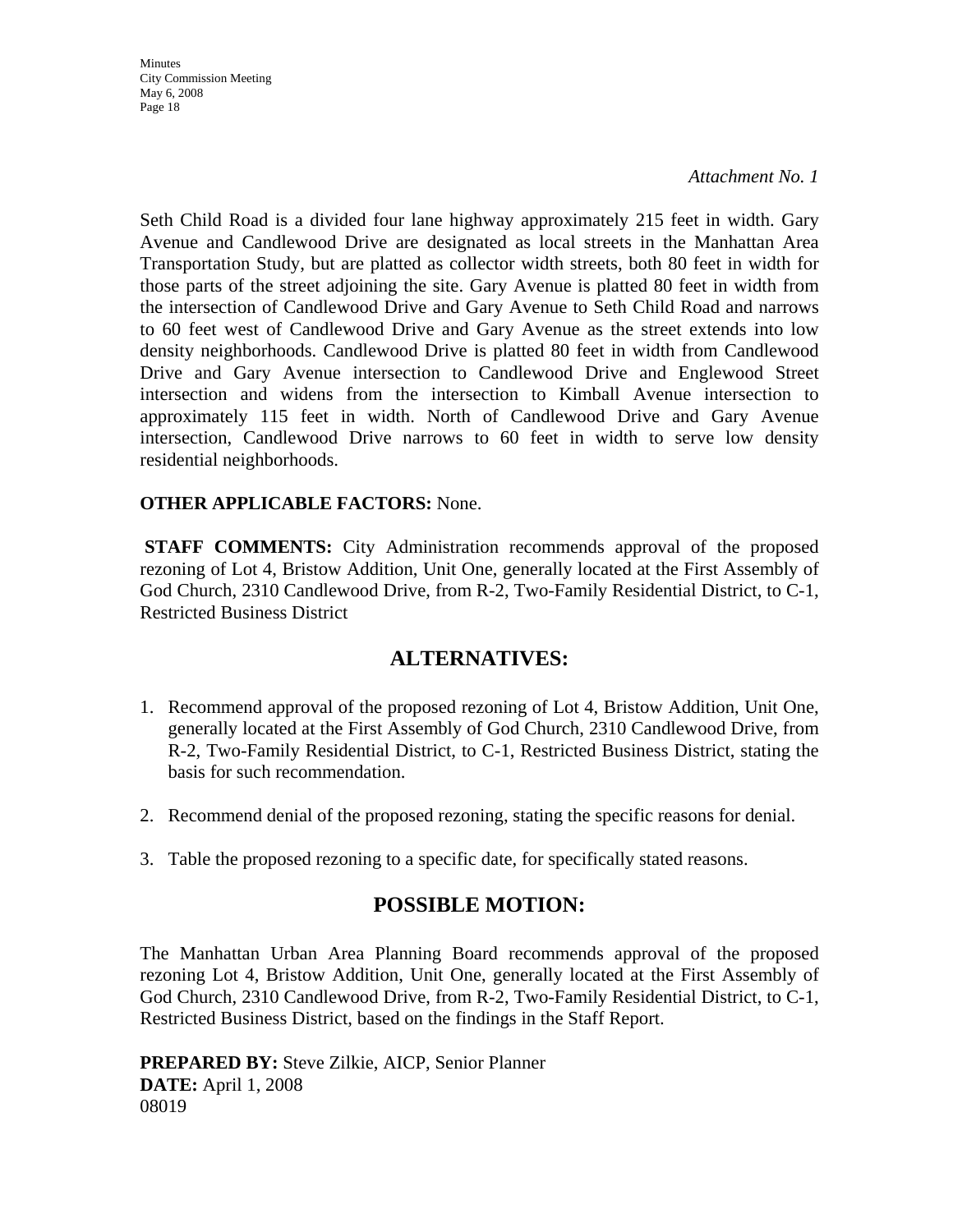#### **STAFF REPORT**

#### **ON AN APPLICATION TO REZONE PROPERTY**

**FROM:** County G-1, General Agricultural District.

**TO:** R-1, Single-Family Residential District.

**APPLICANT:** Frey Property Development Corporation

**ADDRESS:** 219 Wava Avenue, Niceville, FL 32578

**OWNERS:** Anders Trust, Isaac W. Anders and Janet J. Anders

**ADDRESS:** 14 Roadrunner Trail, Placitas, NM 87043

**LOCATION:** generally located approximately 1,400 feet east of the Marlatt Avenue and Tuttle Creek Boulevard intersection. The tract is along the north side of Marlatt Avenue, along the east side of Tuttle Creek Residence subdivision, Colonial Gardens Trailer Court and Valleywood subdivision, south of Star Farms, and approximately 430 feet west of Nelson's Landing Street.

**AREA:** approximately 106 acres

#### **DATE OF PUBLIC NOTICE PUBLICATION:** April 1, 2008

#### **DATE OF PUBLIC HEARING: PLANNING BOARD:** April 21, 2008 **CITY COMMISSION:** May 6, 2008

**EXISTING USE:** Row crop, agricultural land

**PHYSICAL AND ENVIRONMENTAL CHARACTERISTICS:** The site is generally flat, row crop land. The site drains in three directions using shallow swales that ultimately drain in to the Marlatt Ditch. The western edge of the site drains to a swale along the western property line, the southeast portion of the site drains directly into the Marlatt Ditch, and the northeast portion drains into a channel that runs along the common boundary of the property to the north (Star Farms).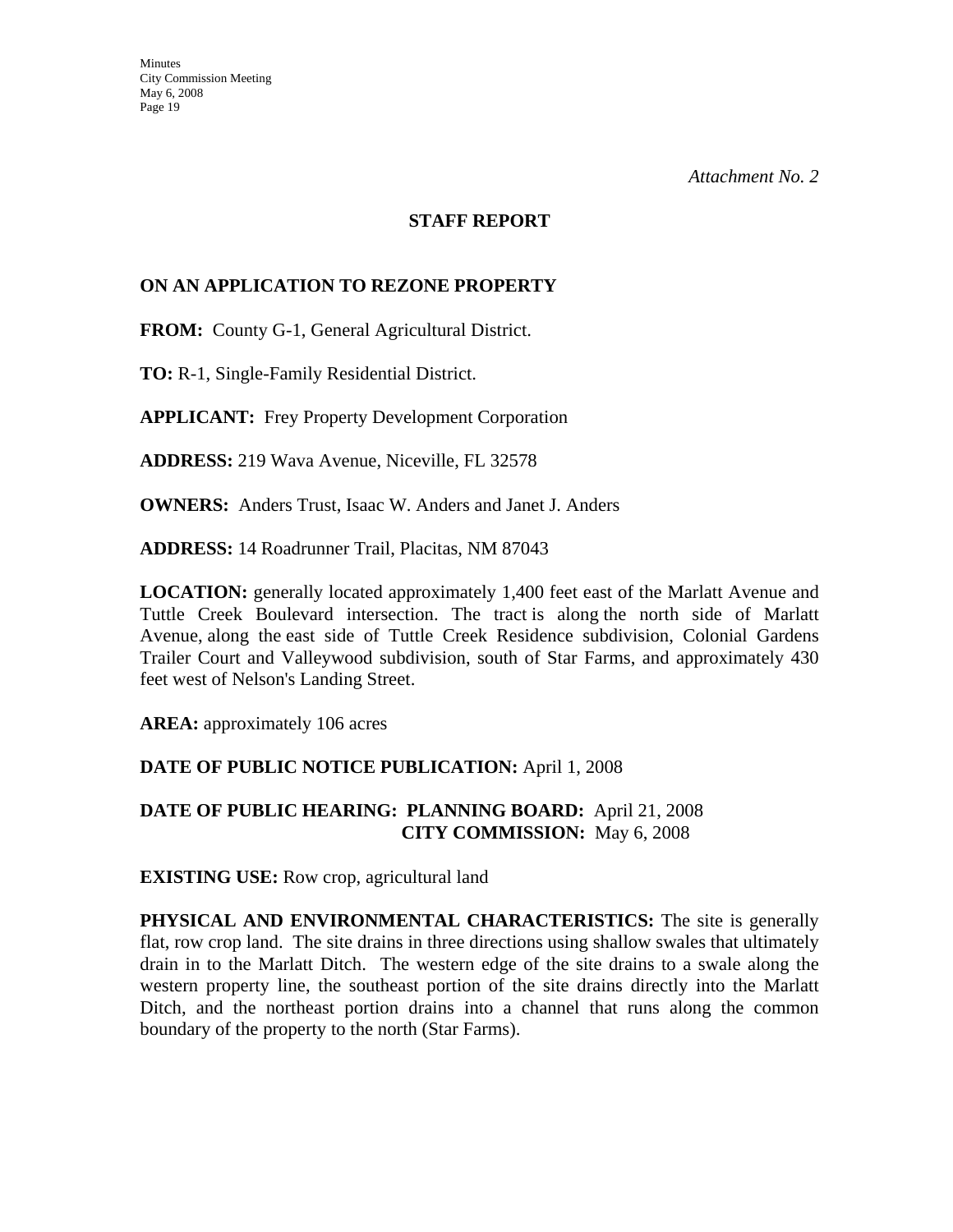#### **SURROUNDING LAND USE AND ZONING:**

- **(1) NORTH:** Row crop agricultural land; G-1, General Agricultural District.
- **(2) SOUTH:** Two (2) residential dwellings and outbuildings used for service commercial business, Marlatt Avenue (2-lane, rural arterial), Marlatt drainage ditch, Eisenhower Middle School, Eisenhower Baseball Complex, single-family, two-family, and multi-family residential dwellings; County A-2, Single-Family Residential, County G-1, General Agriculture District, County C-4, Highway Business District, R-1, Single-Family Residential District, R-2, Two-Family Residential District, R-3, Multi-Family Residential District and Residential PUD.
- **(3) EAST:** Vacant industrial land, single-family dwellings and vacant agricultural land; County D-2, Light Industrial District, A-2, Single-Family Residential District, and G-1, General Agriculture District.
- **(4) WEST:** Industrial use, multi-family residential dwellings, manufactured home park and single-family dwellings; County D-2, Light Industrial District, City Residential PUD, R-5, Manufactured Home Park, County A-2, Single-Family Residential District, County B-1, Two-Family Residential District and County Residential PUD.

**GENERAL NEIGHBORHOOD CHARACTER:** The site is on the north east edge of the City limits located in an area with a mix of residential uses and agricultural land. To the south and west of the site are predominately residential uses with a manufactured home park (Colonial Gardens trailer court) and multi-family dwellings (Tuttle Creek Residence) to the west and single-family, two-family and multi-family dwellings to the south in the Brookfield, Northview and Prairie Lakes developments. The Eisenhower Middle School and Eisenhower Baseball Complex are also located to the south. The area to the north and east of the site is predominately vacant, row crop agriculture land. The Nelson's Landing neighborhood, a low density, residential development in Riley County, is located to the east.

**SUITABILITY OF SITE FOR USES UNDER CURRENT ZONING:** The site is suitable for permitted uses of the County G-1 District,

### **COMPATIBILITY OF PROPOSED DISTRICT WITH NEARBY PROPERTIES AND EXTENT TO WHICH IT MAY HAVE DETRIMENTAL AFFECTS:**

Additional light, noise, and traffic can be expected as a result of the rezoning, but should not adversely impact neighboring properties. The proposed R-1 District adjoins existing R-1 District areas to the south of Marlatt Avenue. There are also similar residential uses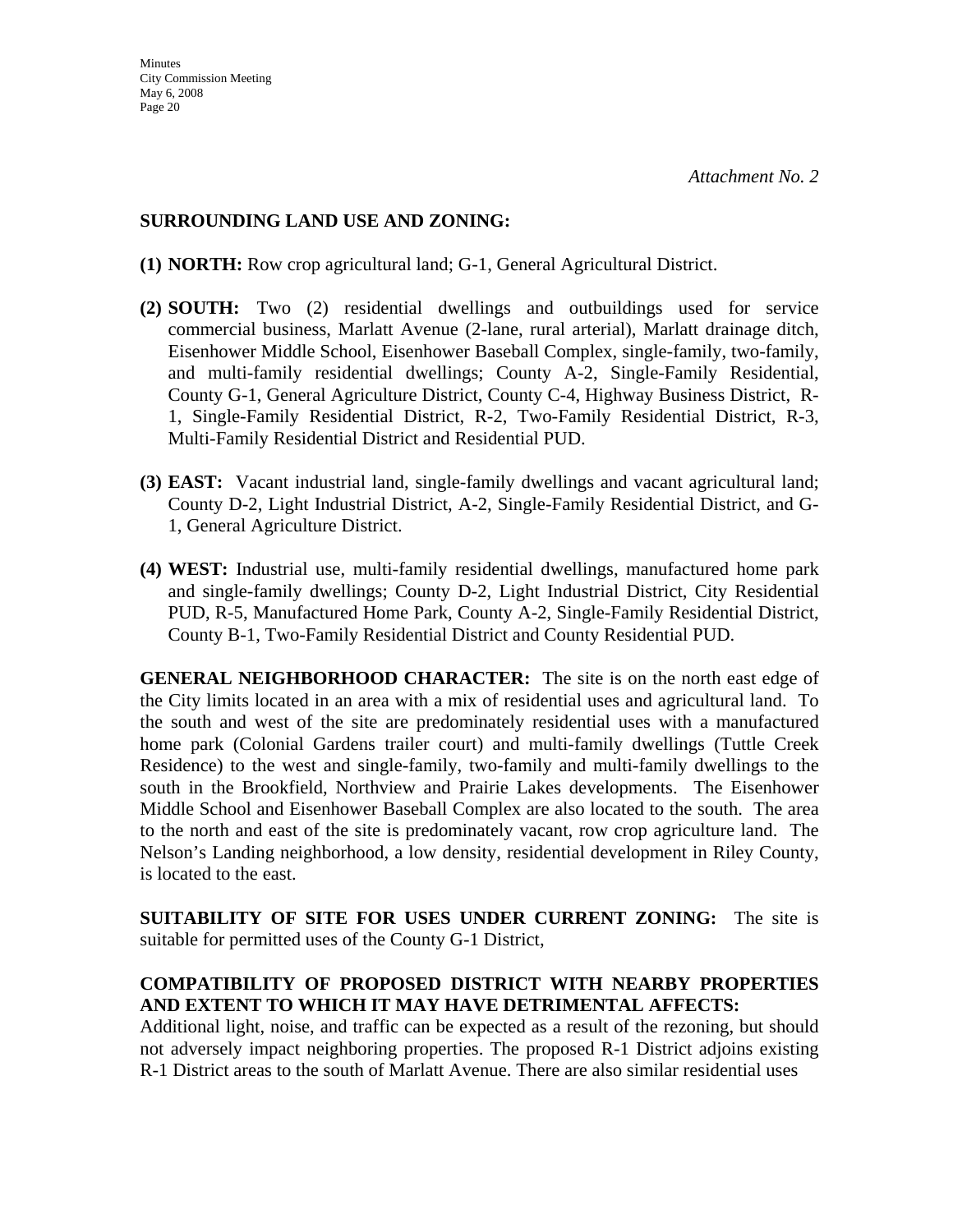**Minutes** City Commission Meeting May 6, 2008 Page 21

outside of the City limits in the Valleywood Subdivision, which is adjacent to the proposed subdivision. Concerns were raised that an adverse impact would be created by the increase in traffic along Valleywood Drive from the proposed subdivision into the established neighborhood of Valleywood. Collapsible bollards are proposed to be installed in the center of Valleywood Drive at the property line to prevent traffic from entering the Valleywood neighborhood and still provide emergency access.

### **CONFORMANCE WITH COMPREHENSIVE PLAN:**

The Future Land Use Map of the Northeast Planning Area shows the approximate east half and a small area in the northwestern corner of the tract as Residential Low Medium (RLM) and the west half as Residential Medium High (RMH). RLM policies include:

#### **RLM 1: Characteristics**

*The Residential Low/Medium Density designation incorporates a range of single-family, single-family attached, duplex, and town homes, and in appropriate cases include complementary neighborhood-scale supporting land uses, such as retail, service commercial, and office uses in a planned neighborhood setting, provided they conform*  with the policies on Neighborhood Commercial Centers. Small-scale multiple-family *buildings and condominiums may be permissible as part of a planned unit development, or special mixed-use district, provided open space requirements are adequate to stay within desired densities.* 

#### **RLM 2: Appropriate Density Range**

*Densities in the Residential Low/Medium designation range between less than one dwelling unit/acre up to 11 dwelling units per net acre.* 

#### **RLM 3: Location**

*Residential Low/Medium Density neighborhoods typically should be located where they have convenient access and are within walking distance to community facilities and services that will be needed by residents of the neighborhood, including schools, shopping areas, and other community facilities. Where topographically feasible, neighborhoods should be bounded by major streets (arterials and/or collectors) with a direct connection to work, shopping and leisure activities.* 

#### **RLM 4: Variety of Housing Styles**

*To avoid monotonous streetscapes, the incorporation of a variety of housing models and sizes is strongly encouraged in all new development.* 

The RMH policies include: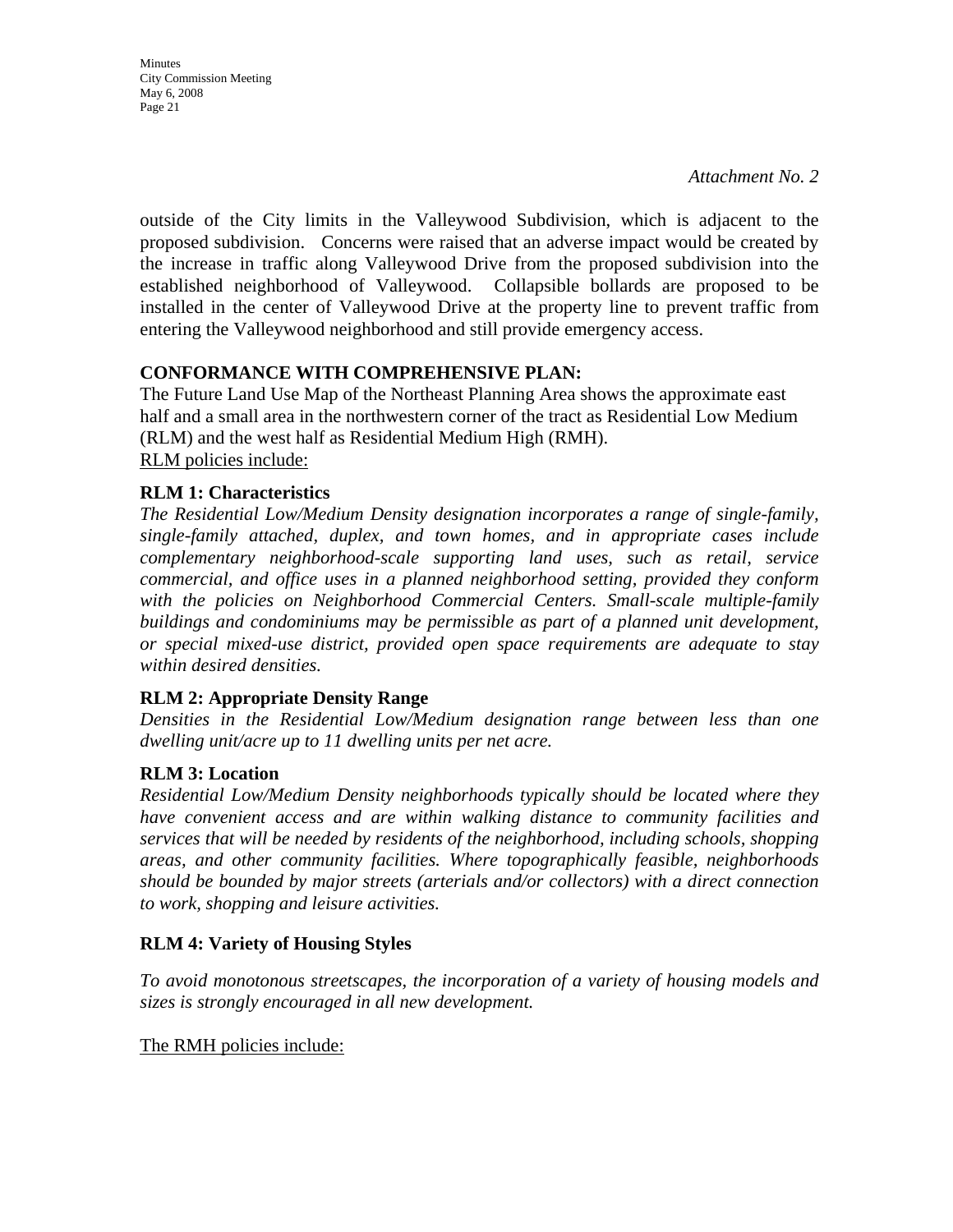#### *RMH 1: Characteristics*

*The Residential Medium/High Density designation shall incorporate a mix of housing types in a neighborhood setting in combination with compatible non-residential land uses, such as retail, service commercial, and office uses, developed at a neighborhood scale that is in harmony with the area's residential characteristics and in conformance with the policies for Neighborhood Commercial Centers. Appropriate housing types may include a combination of small lot single-family, duplexes, townhomes, or fourplexes on individual lots. However, under a planned unit development concept, or when subject to design and site plan standards (design review process), larger apartment or condominium buildings may be permissible as well, provided the density range is complied with.* 

### *RMH 2: Appropriate Density Range*

*Densities within a Residential Medium/High neighborhood range from 11 to 19 dwelling units per net acre.* 

### *RMH 3: Location*

*Residential Medium/High Density neighborhoods should be located close to arterial streets and be bounded by collector streets where possible, with a direct connection to work, shopping, and leisure activities.* 

## *RMH 4: Variety of Housing Styles*

*To avoid monotonous streetscapes, the incorporation of a variety of housing models and sizes is strongly encouraged.* 

Based on a note on the Preliminary Plat, the proposed R-1 District net density is 2.7 dwelling units per net acre. The RLM and RMH policies indicate that single-family dwellings are acceptable uses. The proposed rezoning of the Northwing Addition is in general conformance to the Comprehensive Plan.

**ZONING HISTORY AND LENGTH OF TIME VACANT AS ZONED:** The site has remained vacant and zoned County G-1 for approximately 30 years.

## **CONSISTENCY WITH INTENT AND PURPOSE OF THE ZONING ORDINANCE:**

The intent and purpose of the Zoning Regulations is to protect the public health, safety, and general welfare; regulate the use of land and buildings within zoning districts to assure compatibility; and to protect property values. The R-1, Single-Family Residential District is designed to provide a single-family dwelling zone at a density no greater than one dwelling unit per 6,500 square feet. Lots in the proposed Northwing Addition range from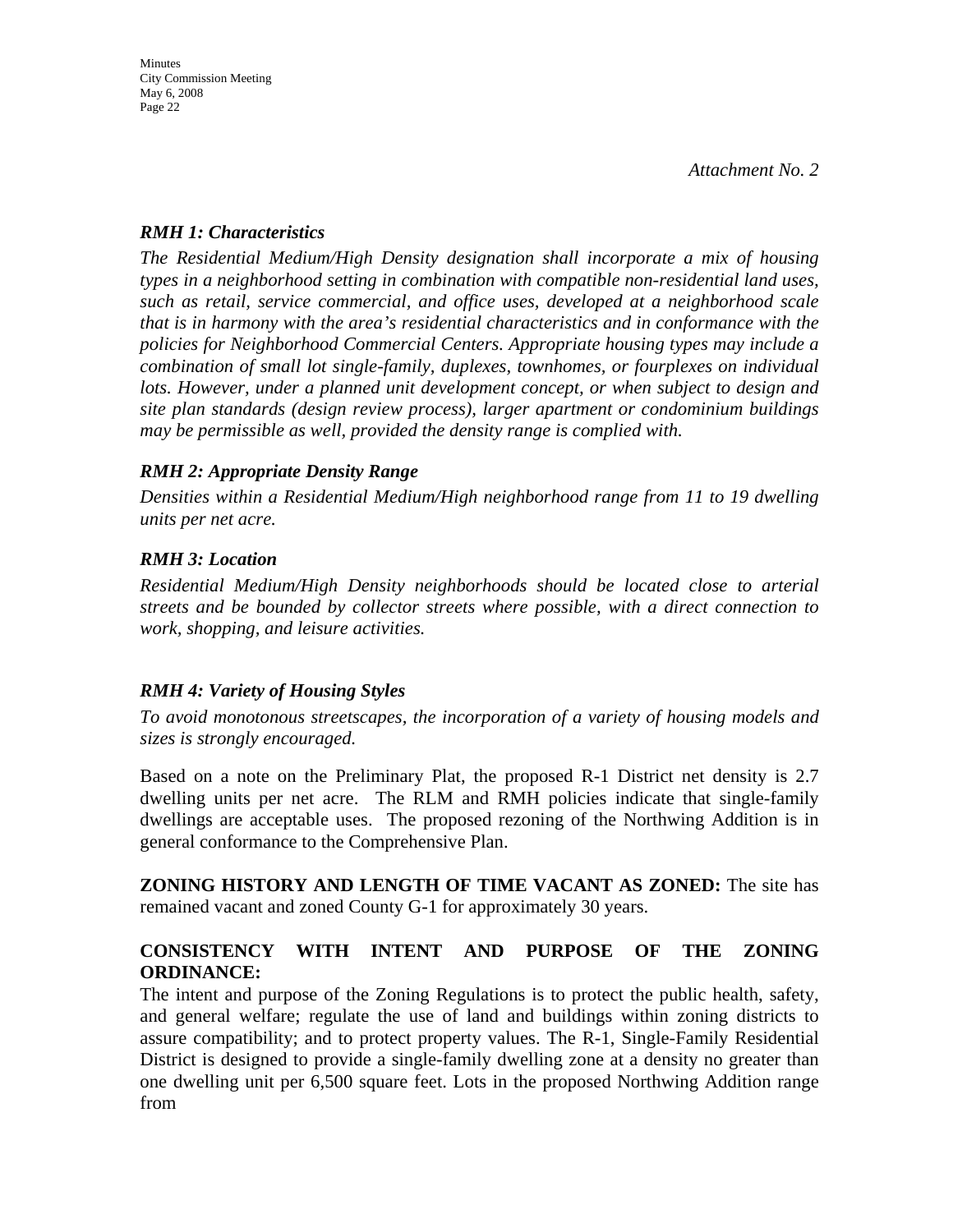*Attachment No. 2* 

7,998 square feet in area to 26,582 square feet in area. All lots exceed minimum lot size requirements of the R-1 District.

**RELATIVE GAIN TO THE PUBLIC HEALTH, SAFETY AND WELFARE THAT DENIAL OF THE REQUEST WOULD ACCOMPLISH, COMPARED WITH THE HARDSHIP IMPOSED UPON THE APPLICANT:** There appears to be no gain to the public that denial would accomplish compared to the hardship to the public.

**ADEQUACY OF PUBLIC FACILITIES AND SERVICES:** Adequate public streets, sanitary sewer, storm sewer, and water are available to serve the site.

**OTHER APPLICABLE FACTORS:** A Preliminary Plat was submitted by the applicant, which will be considered at the April 21, 2008 Manhattan Urban Area Planning Board meeting.

#### **STAFF COMMENTS:**

City Administration recommends approval of the proposed rezoning of Northwing Addition from County G-1, General Agriculture, to R-1, Single-Family Residential District.

## **ALTERNATIVES:**

- 1. Recommend approval of the proposed rezoning of Northwing Addition from County G-1, General Agriculture, to R-1, Single-Family Residential District, stating the basis for such recommendation.
- 2. Recommend denial of the proposed rezoning, stating the specific reasons for denial.
- 3. Table the proposed rezoning to a specific date, for specifically stated reasons.

## **POSSIBLE MOTION:**

The Manhattan Urban Area Planning Board recommends approval of the proposed rezoning of Northwing Addition from County G-1, General Agriculture, to R-1, Single-Family Residential District, based on the findings in the Staff Report.

**PREPARED BY:** Chad Bunger, Planner

**DATE:** April 4, 2008 CB/vr 08025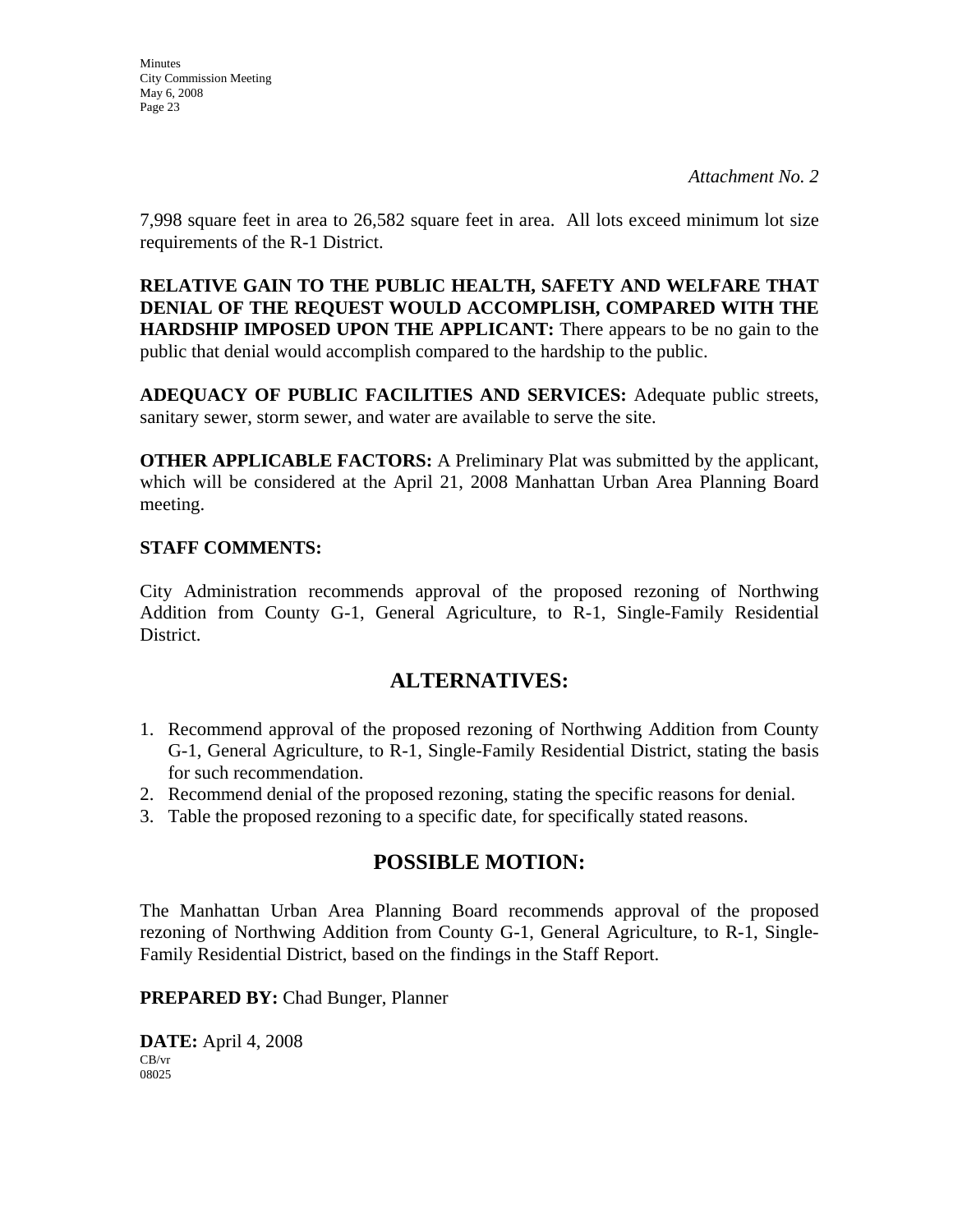#### **STAFF REPORT**

### **APPLICATION TO REZONE PROPERTY TO COMMERCIAL PLANNED UNIT DEVELOPMENT DISTRICT**

## **BACKGROUND**

**FROM:** I-2, Industrial Park District.

**TO:** PUD, Commercial Planned Unit Development District.

**OWNER/ ADDRESS:** McCall Inc./615 McCall Road, Manhattan KS.

**APPLICANT/ ADDRESS:** McCullough Development Inc.– Charles Busch/PO Box 1088, 210 N.  $4<sup>th</sup>$  Street, Manhattan KS.

**DATE OF PUBLIC NOTICE PUBLICATION:** Monday, February 25, 2008.

**DATE OF PUBLIC HEARING: PLANNING BOARD:** Monday, April 21, 2008. (Tabled previously to April 7, 2008 and to April 21, 2008). **CITY COMMISSION:** Tuesday, May 6, 2008.

**LOCATION:** north of the intersection of McCall Road and Carlson Street, south of Levee Drive, west of McCall Pattern Company, and east of Abbott Management and Sunflower Self-Storage.

**AREA:** An approximate 26-acre tract of unplatted and vacant industrial land.

**PROPOSED USES:** Proposed uses include all of the Permitted Uses of the C-5, Highway Service Commercial District, except Adult Businesses and Convenience Stores and other businesses with underground fuel storage (C-5 District regulations attached), and Farm and Ranch Supply Stores with associated outdoor sales and storage.

Lot 1 is for a proposed Orscheln Farm and Home store. Lot 2 and Lot 3 may be for drivein restaurants or banks. The remainder of the PUD is described as Lot 4, a 750,155 square foot tract, and is shown in concept with possible building and parking pad sites.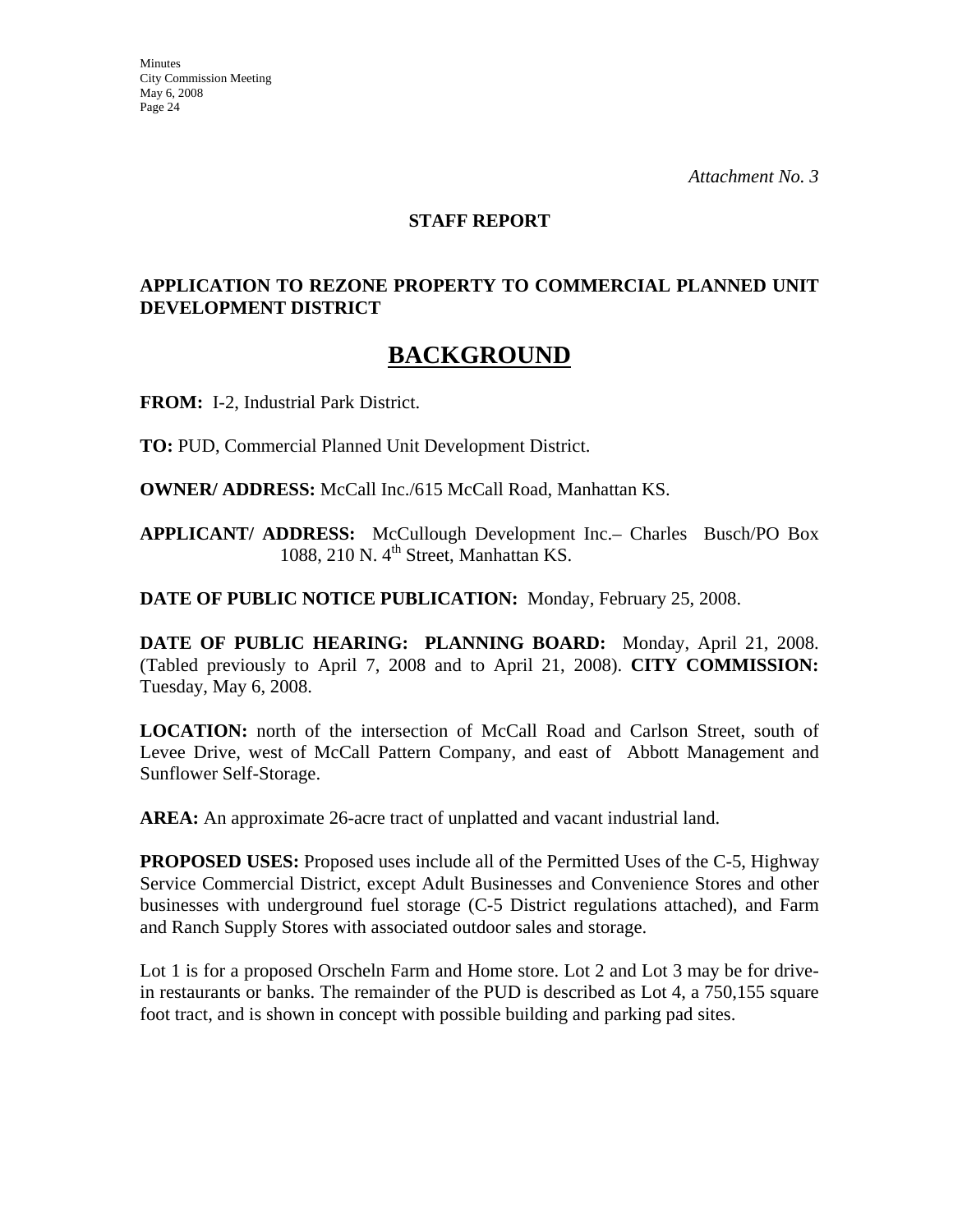**Minutes** City Commission Meeting May 6, 2008 Page 25

**PROPOSED BUILDINGS AND STRUCTURES:** The proposal consists of a 50,000 square foot Orscheln Farm and Home super store on Lot 1, with the remainder of the PUD to be developed by future amendments. The applicant has proposed three tiers of development with each having suggested architectural, landscaping, signage, building placement, parking design and other considerations (see written application documents).

The first tier consists of the frontage lots along McCall Road. The second and third tiers would include those lots north of the frontage lots along MCall Road, the majority of which front on proposed Carlson Circle. The Orscheln Farm and Home store is in the second tier.

### **Orscheln Farm and Ranch**

The proposed Orscheln Farm and Home business on Lot 1 is for the relocation of its existing business from its current location on the southwest corner of McCall Road and Enoch Lane. The one-story flat roofed building is 22 feet in height, with an exterior of tan aggregate covered metal panels similar in color and material to the McCall Pattern Company. An entry canopy extends along the south elevation of the building for the majority of its face. There is a small covered entry on the west face of the building. Each canopy has supporting brick columns. The main entrance is along the south face of the building and includes an anodized glass entrance.

To the east of the building is an approximate 20,000 square foot outdoor storage, sales and display area, which will be enclosed by an approximate nine (9) foot black aluminum fence with ten (10) foot split faced block accent columns. The north fence and south fence are gated for entry and exit to the storage area. Outdoor storage, sales and display are also proposed along the sidewalk on the south entry side of the building and along the west side of the building.

Sidewalk display includes smaller lawn and garden plant materials, equipment, tools and supplies, as well as smaller ranch and home supply items. The enclosed area includes large items such as fencing, larger building supplies, water tanks and other larger items. For a more complete list see written application documents.

The remainder of Lot 1 is for off-street parking and landscaped space.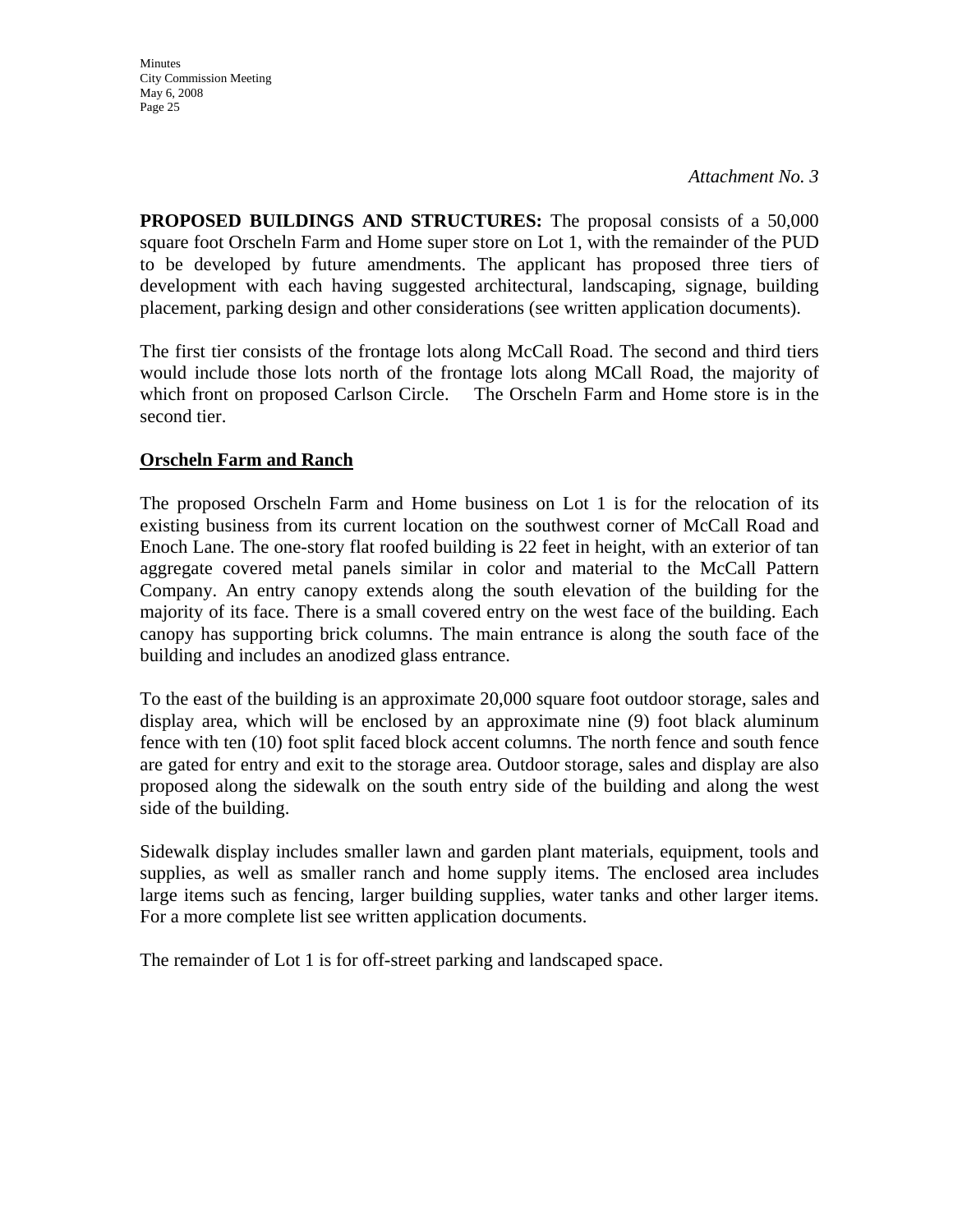*Attachment No. 3* 

#### **PROPOSED LOT COVERAGE-LOT 1**

| <b>Acres/Square Feet</b> | <b>Percentage</b> |
|--------------------------|-------------------|
| 50,000 square feet       | 28%               |
| $20,000$ square feet     | 11%               |
| 91,185 square feet       | 51%               |
| $17,105$ square feet     | 10%               |
|                          |                   |

#### **See Sheet C3 of the PUD drawings for projected coverages for the balance of the PUD.**

#### **PROPOSED SIGNS-LOT 1**

| <b>Type</b>                                              | <b>Dimensions</b>                                                                           | <b>Lighting</b>                                     |
|----------------------------------------------------------|---------------------------------------------------------------------------------------------|-----------------------------------------------------|
| One Wall/Box Store Name                                  | 40 ft. long by 5.5 ft tall (220sq Internally lit<br>ft in area)                             |                                                     |
| One wall painted Tire Shop<br>One ground sign (Orscheln) | 6 ft by 1 ft (6 sq ft in area)<br>15 feet by 10 ft 8 in. (160 sf ft)<br>in area incl. base) | None proposed<br>May be ground or<br>internally lit |
| Two ground entry (McCall 20 by 8 ft 5 in.<br>Landing)    |                                                                                             | Internally lit letters                              |

Entry signs are located on either side of the proposed Carlson Circle entrance at the intersection of Carlson Circle and McCall Road. Signs will be internally illuminated aluminum letters mounted on limestone veneer walls with limestone caps. Each wall is 20 feet long by 8 feet 5 inches in height at its maximum column height and 4 feet in height at the midpoint. The sign indicating "McCall Landing" on each ground sign wall is 13 feet in length by 1 foot 4 inches in height or 17 square feet in area.

The Orscheln ground sign will be constructed on a 3 foot limestone base with a 12 foot tall section constructed of materials matching the Orscheln building (textured metal aggregate panels). Total height is 15 feet by 10 feet 8 inches in width. The "Orscheln Farm & Home" sign on 12 foot ground sign section is at the top of the structure and is 10 feet in length by 2 feet in height or 20 square feet in area. The sign may be ground lit; however, because the "Orscheln Farm & Home" portion is at the top of the structure, it may internally lit with no ground lighting of the remainder.

Each main entry sign and the Orschlen ground sign will be in a landscaped base.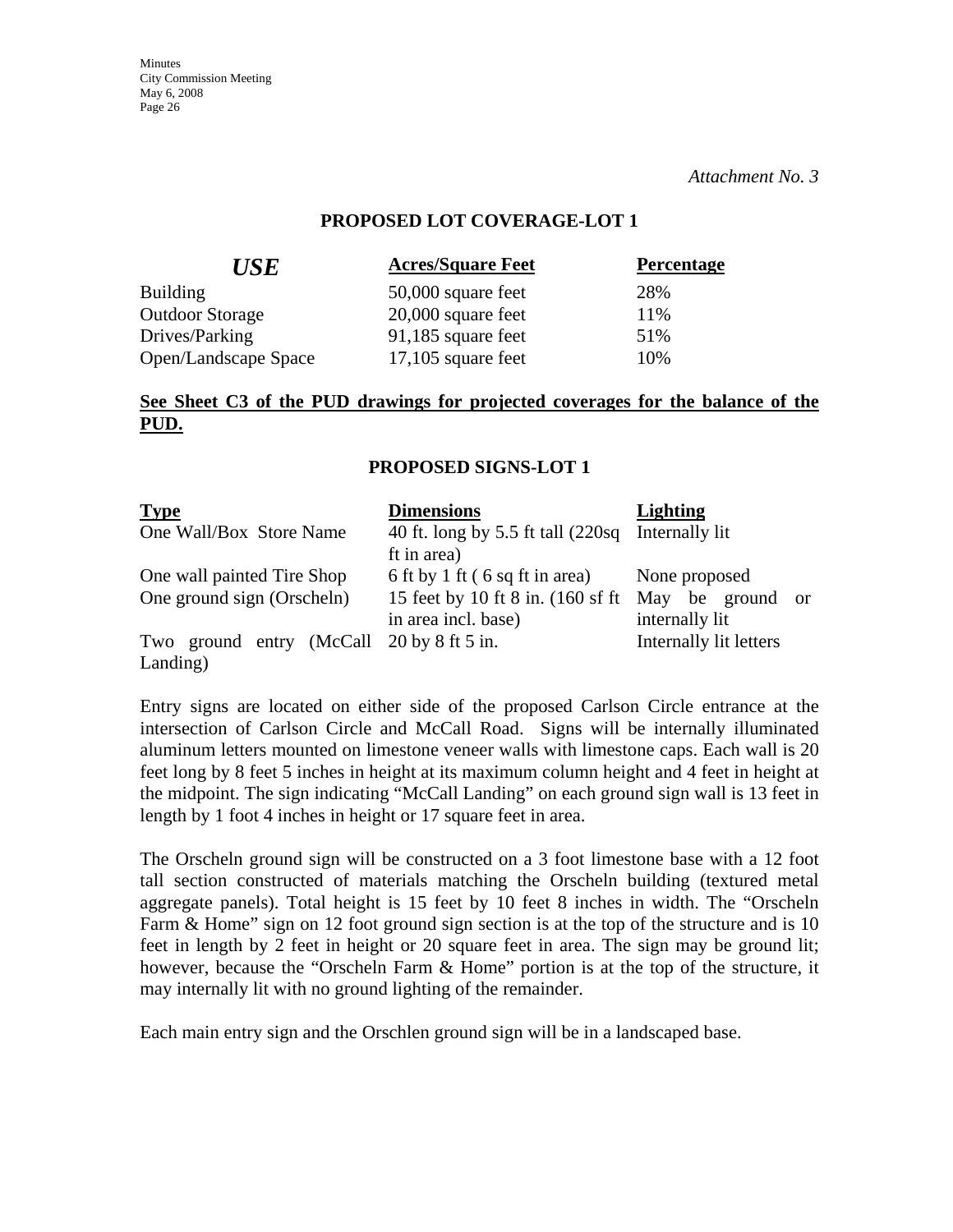*Attachment No. 3* 

The applicant's overall sign proposal for the PUD is generally consistent with the sign requirements for the C-2, Neighborhood Shopping District, but not specifically noted. To ensure consistency throughout the PUD, the sign requirements of the C-2 District should apply to all of McCall Landing PUD. Future amendments may contain requests for sign changes for a specific site.

The applicant has proposed each business be allowed one temporary banner sign. Normally exempt signs such as address numerals and construction sign will be allowed as well.

**PROPOSED LIGHTING:** Carlson Circle street and Lot 1 parking lot lights are fullcutoff, 30 foot tall black anodized metal poles. Building lights will accent entrances and provide general security and are full cut-off design.

# **REVIEW CRITERIA FOR PLANNED UNIT DEVELOPMENTS**

**1. LANDSCAPING:** Lot 1 is landscaped primarily with a combination of deciduous trees scattered throughout the parking lot and along the Carlson Circle frontage. In addition, building foundation plantings are proposed on the west side of Orscheln. A landscaped entry sign island is proposed at the entrance to Lot 1 off Carlson Circle. The island will be landscaped with a variety of evergreen and flowering plants. The entry islands at the Carlson Circle and McCall Road intersection will be similarly landscaped to include a tree and lawn frontage along Carlson Circle up to Lot 1. Minimum landscaped space is 5% for parking and drive areas for typical C-5 District development. Eighteen trees would be required and 27 are proposed. The proposed landscape space exceeds what is required.

Underground irrigation will maintain landscape areas on the street and on Lot 1.

The remainder of the site will be seeded with K-31 fescue grass, or native grasses, until each lot is developed. However, all other lots should provide landscaping meeting or exceeding the minimum parking lot requirements as per the Manhattan Zoning Regulations, and all buildings should include foundation plantings along their front facades.

**2. SCREENING:** The trash dumpster for Orschlen's is proposed to be screened with a 6 foot cedar fence with gates. Staff recommends that trash enclosures be masonry to be more permanent. The 20,000 square foot outdoor storage area will be enclosed by a metal fence as described above. The fenced outdoor storage area is approximately 320 feet from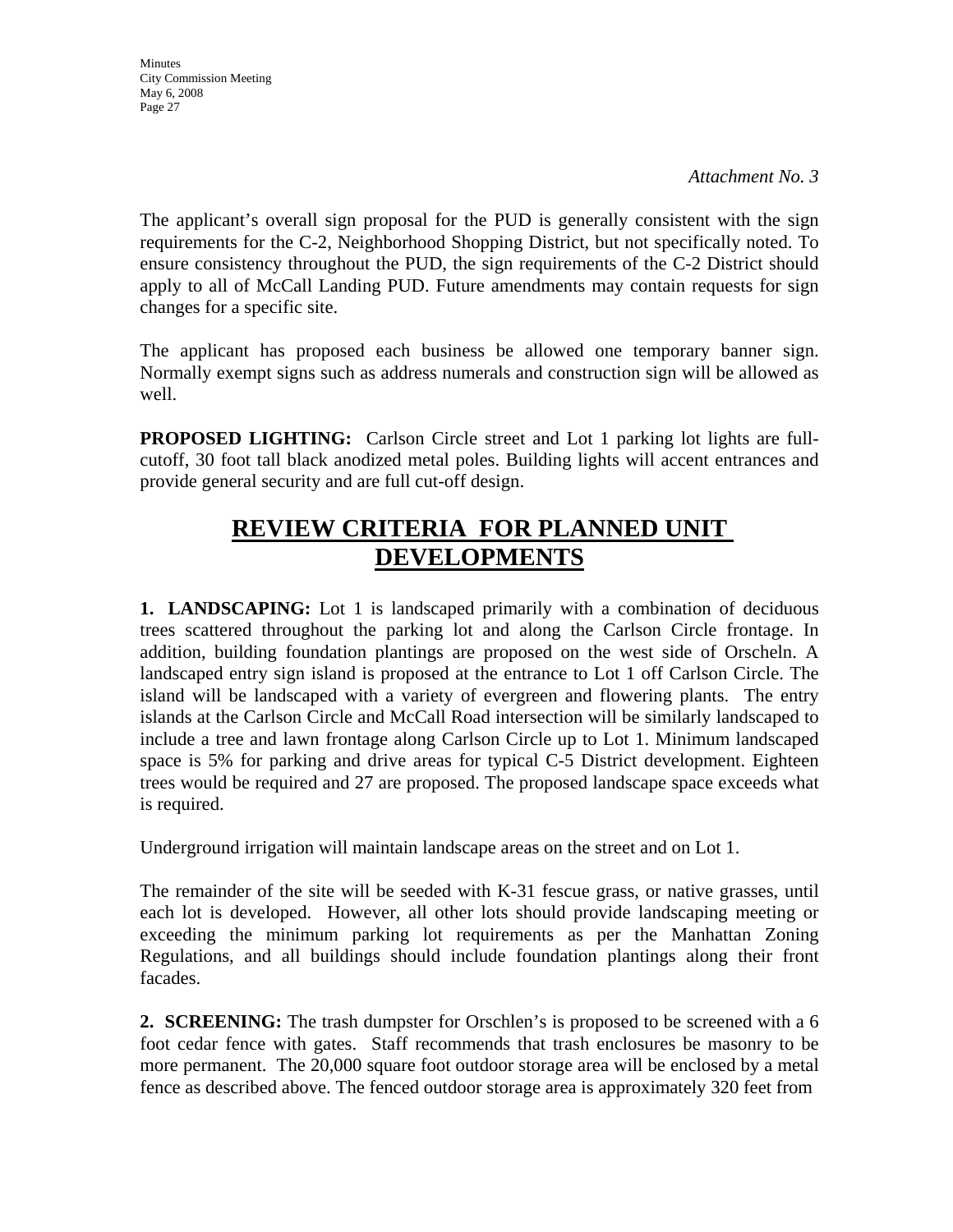**Minutes** City Commission Meeting May 6, 2008 Page 28

the McCall Road right-of-way and separated from Carlson Circle by the building. Display areas along the west side of the building will be approximately 80-feet from Carlson Circle and visible from the street. Display on the south side of the building will be visible from Carlson Circle and may be visible from McCall Road.

**3. DRAINAGE:** The site drains in two directions, northeast and southeast. The site will be graded to drain to a sedimentation basin north of the Orscheln site, then into a detention basin and to the north to Levee Drive and open swales along the street. The remainder of the site drains to open swaless along McCall Road. The City Engineer has reviewed the drainage study (memo attached) and accepts the consultant's drainage study.

**4. CIRCULATION:** The PUD will be accessed from McCall Road from a proposed new street, Carson Circle and a right-in right out at the southeast corner of the PUD and a future curb cut in the southwest corner of Lot 4, which will be addressed with the future amendment of Lot 4. Access is otherwise prohibited from lots abutting McCall Road and extending along the east and west sides of Carlson Circle a distance of approximately 170 feet. As proposed, vehicle and pedestrian access is safe and efficient.

#### **Streets**

McCall Road is not built to an urban section with curb and gutter, storm water improvements or sidewalks. Currently, the street is a three lane section with two through lanes and a center turn lane.

Internal access to Lot 1 is from proposed Carlson Circle, which will be located north the intersection of existing Carlson Street to the south, and will extend to the north approximately 700 feet terminating in a cul-de-sac turnaround. The Carlson Cirlce entrance is approximately 80 feet in width at its southern end to accommodate turning lanes and an entrance island and reduces in width to 60 feet approximately 300 feet north of the entrance.

Access to the site is also proposed from a right in right out driveway with turning lanes at the southeastern corner of the PUD off McCall Road, and will extend to the north approximately 200 feet to provide public access to proposed Lot 3 and Lots 1 and 2.

A future Travel Easement or right-of-way may extend to the west for future development anticipated with adjacent property.

The proposed cul-de-sac, Carlson Circle, is approximately 700 feet in depth, or 100 feet greater than the maximum 600 foot permanent dead-end length allowed by the Manhattan Urban Area Subdivision Regulations. However, a potential frontage road is shown on the site plan, which extends to the west for future access. If the frontage road is built, the cul-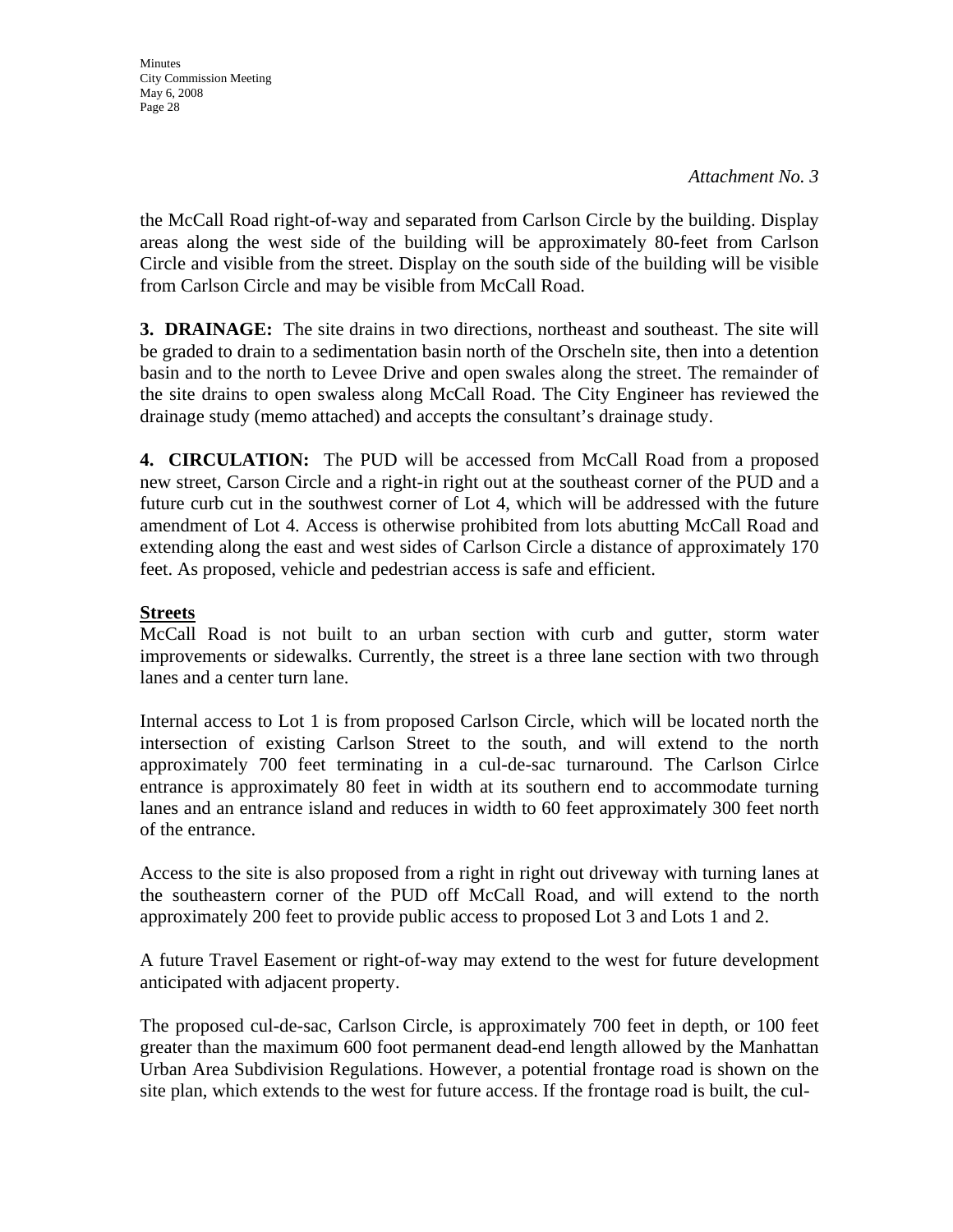**Minutes** City Commission Meeting May 6, 2008 Page 29

de-sac depth is reduced to approximately 460 feet in depth from the frontage road and Carlson Circle intersection.

#### **Sidewalks and Pedestrian Circulation**

No sidewalk currently exists along McCall Road. Sidewalks are proposed along the north side of McCall Road in the PUD at the time the street is built to an urban section. Sidewalks will be constructed along one side of proposed Carlson Circle. Pedestrian connections from the public sidewalks will provide access to Orscheln's in the short term from Carlson Circle and in the long term from McCall Road as the lots to the south of Orschlen's develop.

### **Off-street parking**

The Orscheln store generates a demand for 166 off street parking spaces (164 for the retail space and 1 for office space) and 170 are proposed. Three spaces south of the entrance are set aside for the pedestrian access toward McCall Road when the site is constructed to ensure the pedestrian connection is provided. Off-street parking is met as proposed.

Future lots will be considered with amendments for the specific use and demand generated.

A traffic report was submitted and reviewed by the City Engineer with comments (see attached memo from City Engineer). McCall Road is adequate as a three lane section, two through lanes and a center turn lane, for Lots 1-3, referred to in the Traffic Impact Study as Phases 1 and 2. As noted in the City Engineers memo, Phase 3 (Lot 4, or any portion) should not occur until McCall Road is upgraded to a five lane section. If Phase 3 occurs then excessive delays are expected. A traffic signal at Carlson Circle and McCall Road would be installed with street improvements and Phase 3.

**5. OPEN SPACE AND COMMON AREA:** The majority of open space is dedicated to parking and drives on the Orscheln's site (approximately 51% of the site) and landscaping area (approximately 10%) of the site.

Future sites will be evaluated with future amendments.

**6. CHARACTER OF THE NEIGHBORHOOD:** McCall Road corridor from the intersection of US 24 Highway to the intersection with Tuttle Creek Boulevard is a mixture of industrial manufacturing and research uses, as well as commercial/highway commercial uses. Several of the uses allowed in the I-2 District, such as car washes, health and fitness centers and self storage units are also allowed in the commercial retail and highway service district.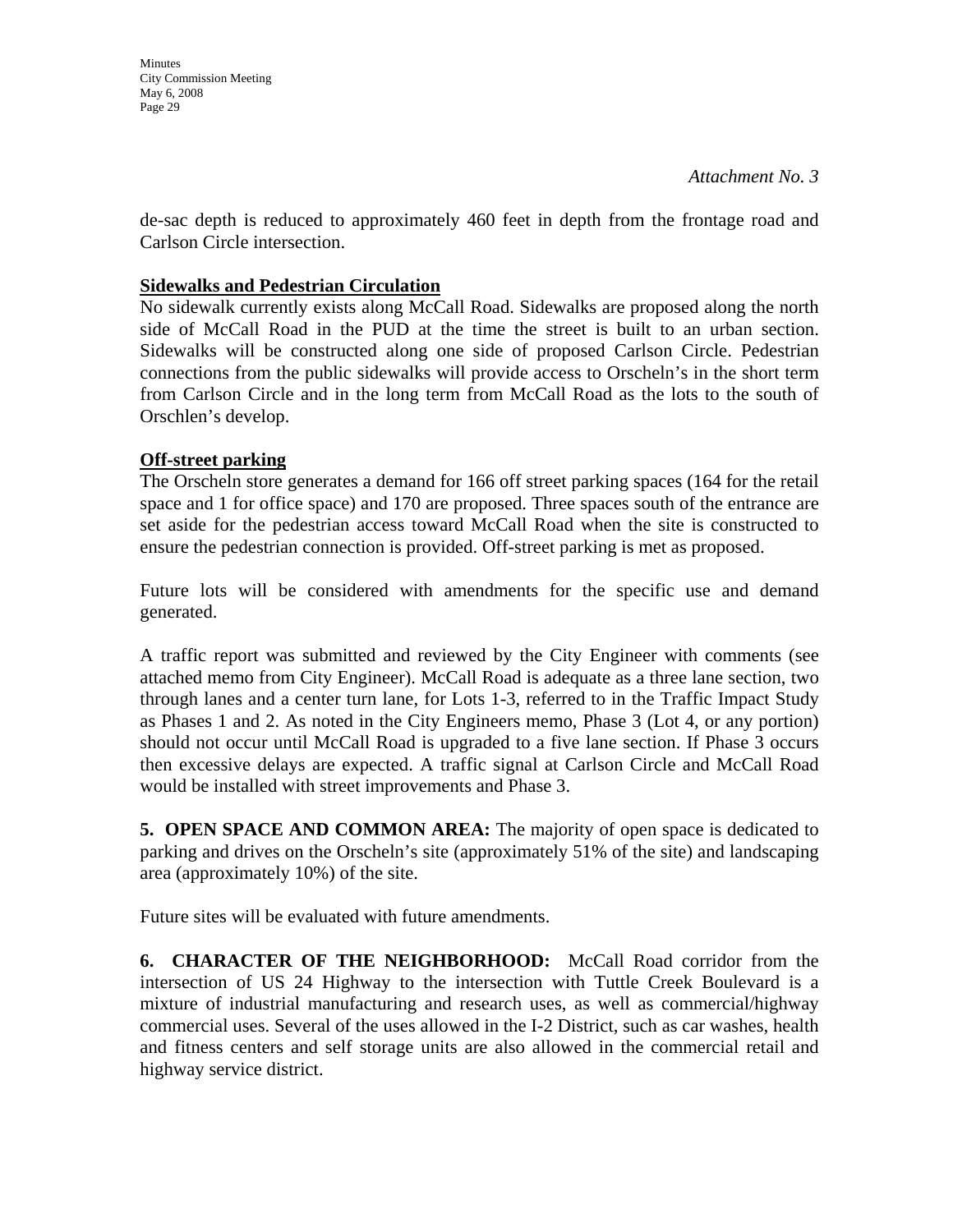# **MATTERS TO BE CONSIDERED WHEN CHANGING ZONING DISTRICTS**

**1. EXISTING USE:** Undeveloped open agricultural field.

**2. PHYSICAL AND ENVIRONMENTAL CHARACTERISTICS:** Flat and tilled with the western the majority of the site in the 100 Year Flood Plain and the remainder in the 500 Year Flood Plain.

### **3. SURROUNDING LAND USE AND ZONING:**

**(a.) NORTH:** City water well fields, Levee Drive: I-2 District.

**(b.) SOUTH:** McCall Road, Orscheln's Farm and Home store, GTM manufacturing, research facilities, car wash, self storage facilities, automobile sales and service; C-5, Highway Service Commercial District and I-2 District.

**(c.) EAST:** McCall Pattern Company; I-2 District.

**(d.) WEST:** Self storage and business office, and contractors; I-2 District.

#### **4. CHARACTER OF THE NEIGHBORHOOD:** See above.

**5. SUITABILITY OF SITE FOR USES UNDER CURRENT ZONING:** The site could be used for the permitted or conditional uses of the I-2 District. Its current use for agricultural crop is nonconforming to the I-2 District.

**6. COMPATIBILITY OF PROPOSED DISTRICT WITH NEARBY PROPERTIES AND EXTENT TO WHICH IT MAY HAVE DETRIMENTAL AFFECTS:** The site is in a commercial growth corridor and its development as a commercial PUD should be compatible with the surrounding neighborhood. Minimal impact on property along the corridor is expected. However, McCall Road will need to be improved as noted in the City Engineer's memo prior to development of Lot 4. Well head protection zones around City well heads are shown along the northern boundary of the PUD, which extend partially into the PUD, and in which no structure will be allowed. In addition, no underground storage tanks will be allowed. No access to the north or east is proposed; however, access is proposed to the west for future anticipated development.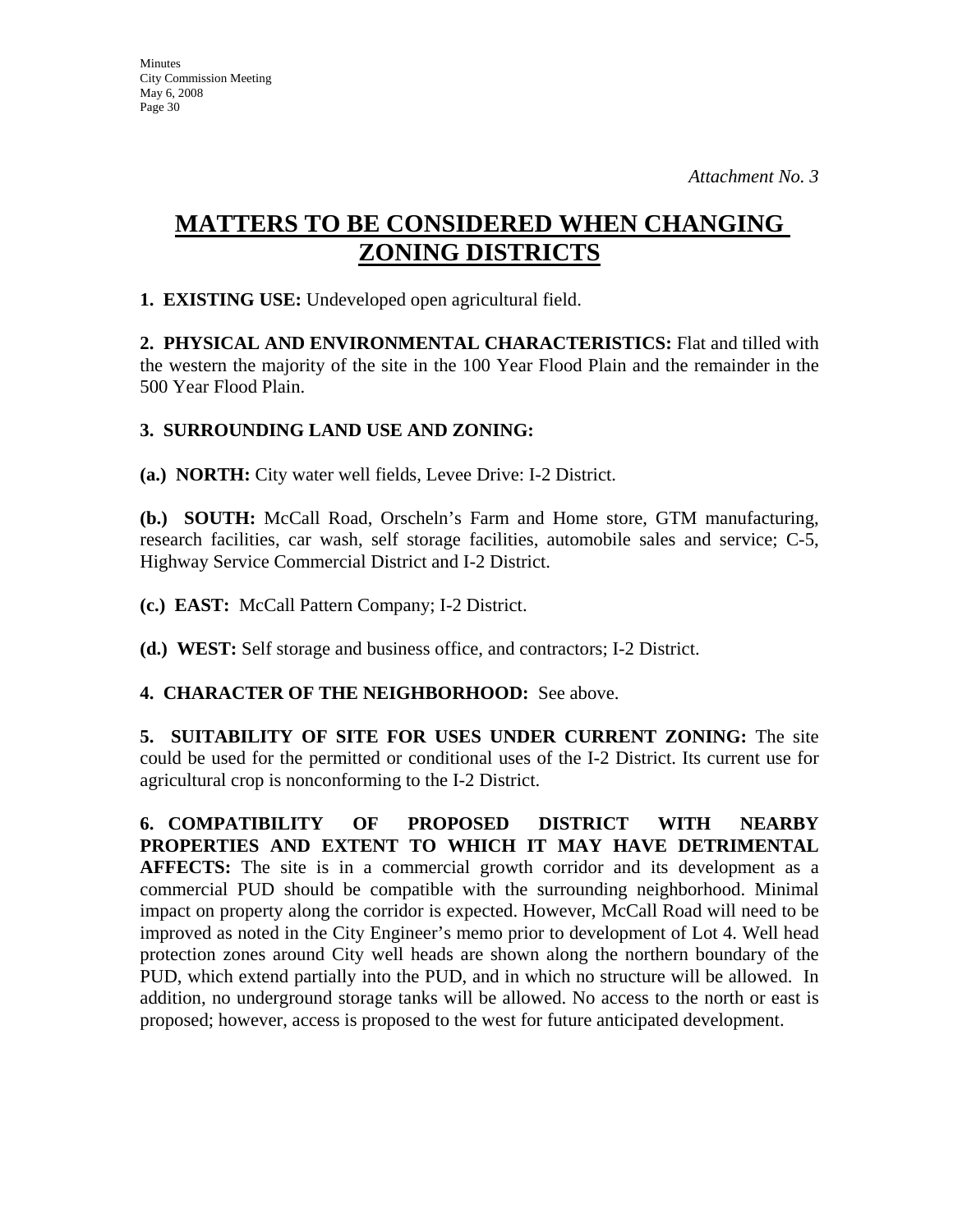*Attachment No. 3* 

**CONFORMANCE WITH COMPREHENSIVE PLAN:** The site is in the Northeast Planning Area of the Future Land Use Map of the Comprehensive Plan. The site is shown as Industrial (IND) on the map. The proposed rezoning would implement a development generally consistent with the policies applicable to all commercial development, as well as policies applicable to Community Commercial, set out below after the policies of the IND category.

Policies of the IND category include:

## **Employment: Industrial and Office**

## **BACKGROUND AND INTENT**

*Employment uses within the Urban Area are intended to provide concentrated areas of high quality employment facilities for uses such as office headquarters, research and development facilities, and educational facilities, as well as locations for light and heavy manufacturing, warehousing and distribution, indoor and screened outdoor storage, and a wide range of other industrial services and operations.* 

## **INDUSTRIAL (IND)**

#### *I 1: Characteristics*

*The Industrial designation is intended to provide locations for light and heavy manufacturing, warehousing and distribution, indoor and screened outdoor storage, and a wide range of other industrial services and operations. Typically, heavy industrial uses involve more intensive work processes, and may involve manufacturing or basic resource handling and/or extraction. Design controls within an Industrial area are not as extensive as in the Office/Research Park category and a broader range of uses is permitted.* 

## *I 2: Location*

*Because of their potential environmental impacts, Industrial uses should generally be located away from population centers or must be adequately buffered. Traffic generated by industrial uses should not pass through residential areas. Sites should have access to one or more major arterials or highways capable of handling heavy truck traffic. Railroad access is also beneficial to certain types of heavy industrial uses. Light industrial uses can typically be located in areas that also contain some highway-oriented commercial uses, and might benefit from close proximity and better access to their local customer base.* 

## *I 3: Screening*

*Storage, loading and work operations should be screened from view along all industrial area boundaries (when adjacent to non-industrial uses) and along all public streets.*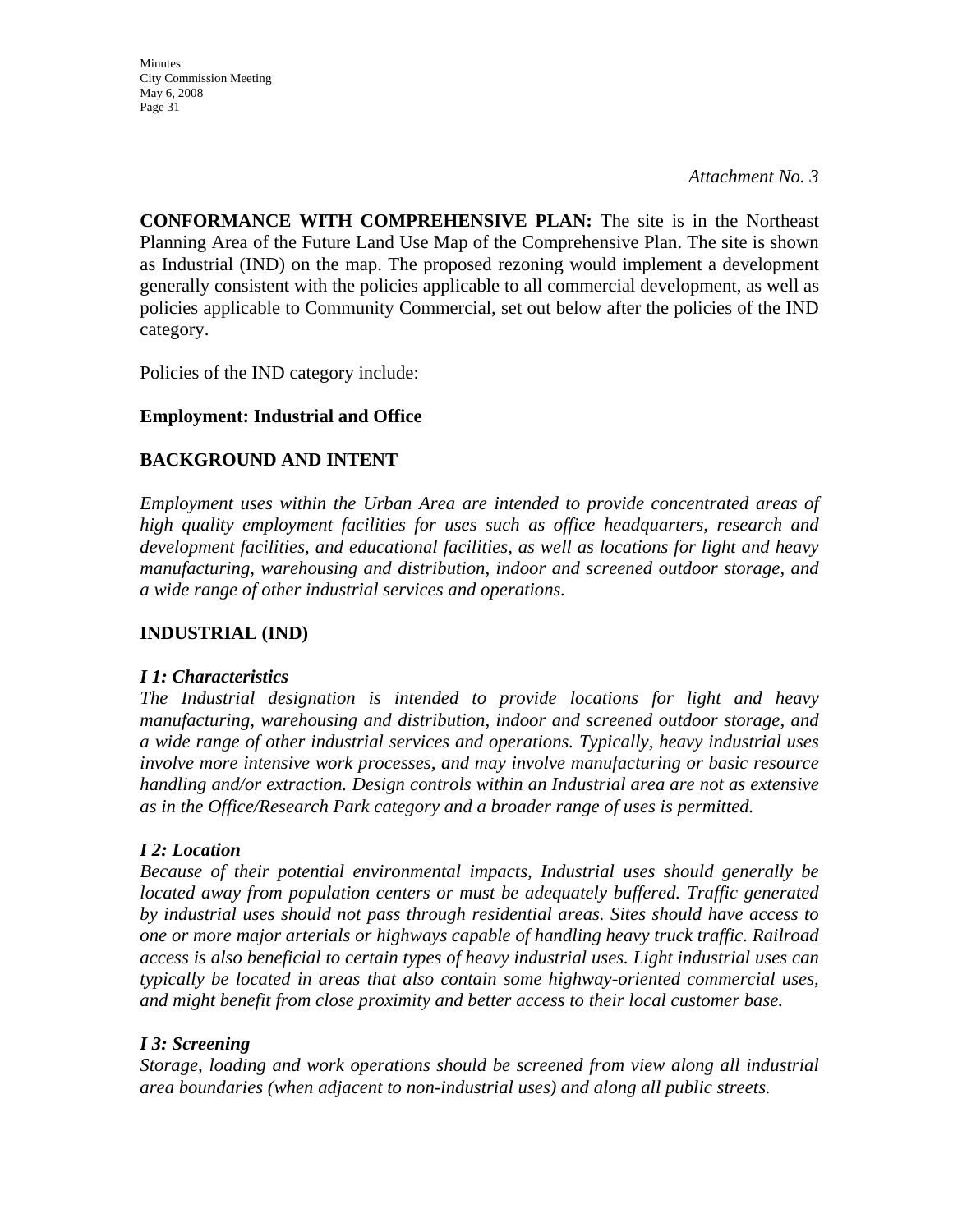Commercial policies include:

#### **Commercial**

### **BACKGROUND AND INTENT**

*The City contains numerous commercial areas that provide the necessary goods and services for residents of the community and region as well as visitors. Commercial developments must be located and designed to balance market opportunities with access and location. In addition, the location and design of commercial areas must be incorporated into surrounding areas, rather than altering the character of surrounding neighborhoods. While the Downtown, or Central Core District, will remain the primary focus of regional commercial activity for the community and region, a variety of other community and neighborhood scale commercial centers will be distributed throughout the community to provide for the day-to-day needs of residents.* 

### **COMMERCIAL- ALL CATEGORIES**

#### *C 1: Designate Commercial Areas According to Their Role and Function in the Region*

*To provide a variety of commercial services to the community, three commercial designations are provided, depending on the center's scale, purpose, location, and intensity of use. These include the Central Core District, Community Commercial, and Neighborhood Commercial.* 

#### *C 2: Distribution of Commercial Services*

*Commercial centers should be distributed throughout the community to provide ease of access for all residents and minimize the need for cross-town vehicle trips.* 

#### *C 3: Locate All Commercial Uses in Activity Centers*

*Commercial services should be concentrated and contained within planned activity centers, or nodes, throughout the community. Development of distinct commercial nodes will help preserve the residential character of many of the major street corridors throughout the community and help prevent the negative impacts caused by multiple access points along a corridor. Commercial activities, when grouped in cohesive centers or nodes, result in more viable areas compared to scattered or isolated single use commercial sites. Activity centers, or nodes, provide a variety of services in a concentrated location to promote "one-stop shopping" and minimize the need for multiple vehicle trips. Each center has a limited number of vehicle access points to minimize*  impacts on surrounding uses and maintain an efficient traffic flow to and from the site. *Uses are typically clustered on larger sites near the intersection of two major streets rather than being developed in linear, "strip" configurations along major street*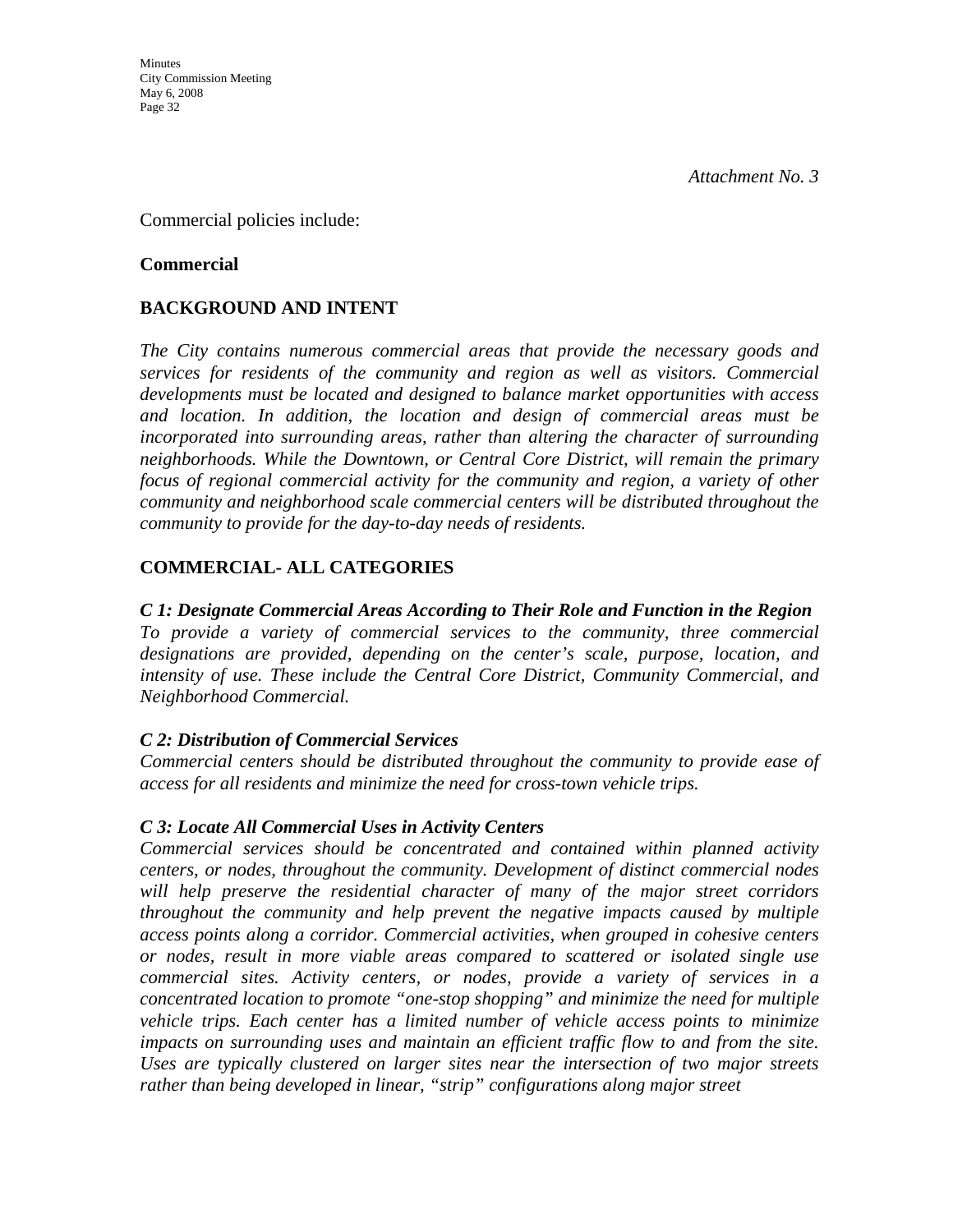Minutes City Commission Meeting May 6, 2008 Page 33

*corridors. Linear development patterns, particularly when parcels provide a single use and are developed independently, can require multiple access points and lead to disruption of traffic flow on adjacent streets. Although lot sizes and/or configurations in some areas may warrant the use of a more linear development pattern, it is generally discouraged.* 

#### *C4: Include a Mix of Uses in New and Redeveloped Commercial Areas*

*New development and redevelopment should include a mix of uses of different types and sizes, creating a diversity of activity and avoiding large, single-use buildings and dominating parking areas.* 

#### *C5: Promote a High Quality Urban Environment*

*The physical design of commercial development areas shall promote a high quality urban environment, as expressed by site layout, building materials and design, landscaping, parking area design, and pedestrian-oriented facilities, such as through use of design guidelines.*

#### **COMMUNITY COMMERCIAL (CC)**

#### *CC 1: Characteristics*

*Community Commercial Centers provide a mix of retail and commercial services in a concentrated and unified setting that serves the local community and may also provide a limited draw for the surrounding region. These centers are typically anchored by a larger national chain, between 120,000 and 250,000 square feet, which may provide sales of a variety of general merchandise, grocery, apparel, appliances, hardware, lumber, and other household goods. Centers may also be anchored by smaller uses, such as a grocery store, and may include a variety of smaller, complementary uses, such as restaurants, specialty stores (such as books, furniture, computers, audio, office supplies, or clothing stores), professional offices and health services. The concentrated, unified design of a community commercial center allows it to meet a variety of community needs in a "onestop shop" setting, minimizing the need for multiple vehicle trips to various commercial areas around the community. Although some single use highway-oriented commercial activities will continue to occur in some areas, this pattern of development is generally not encouraged.* 

#### *CC 2: Location*

*Community Commercial Centers should be located at the intersection of one or more major arterial streets. They may be located adjacent to urban residential neighborhoods and may occur along major highway corridors as existing uses become obsolete and are phased out and redeveloped over time. Large footprint retail buildings (often known as*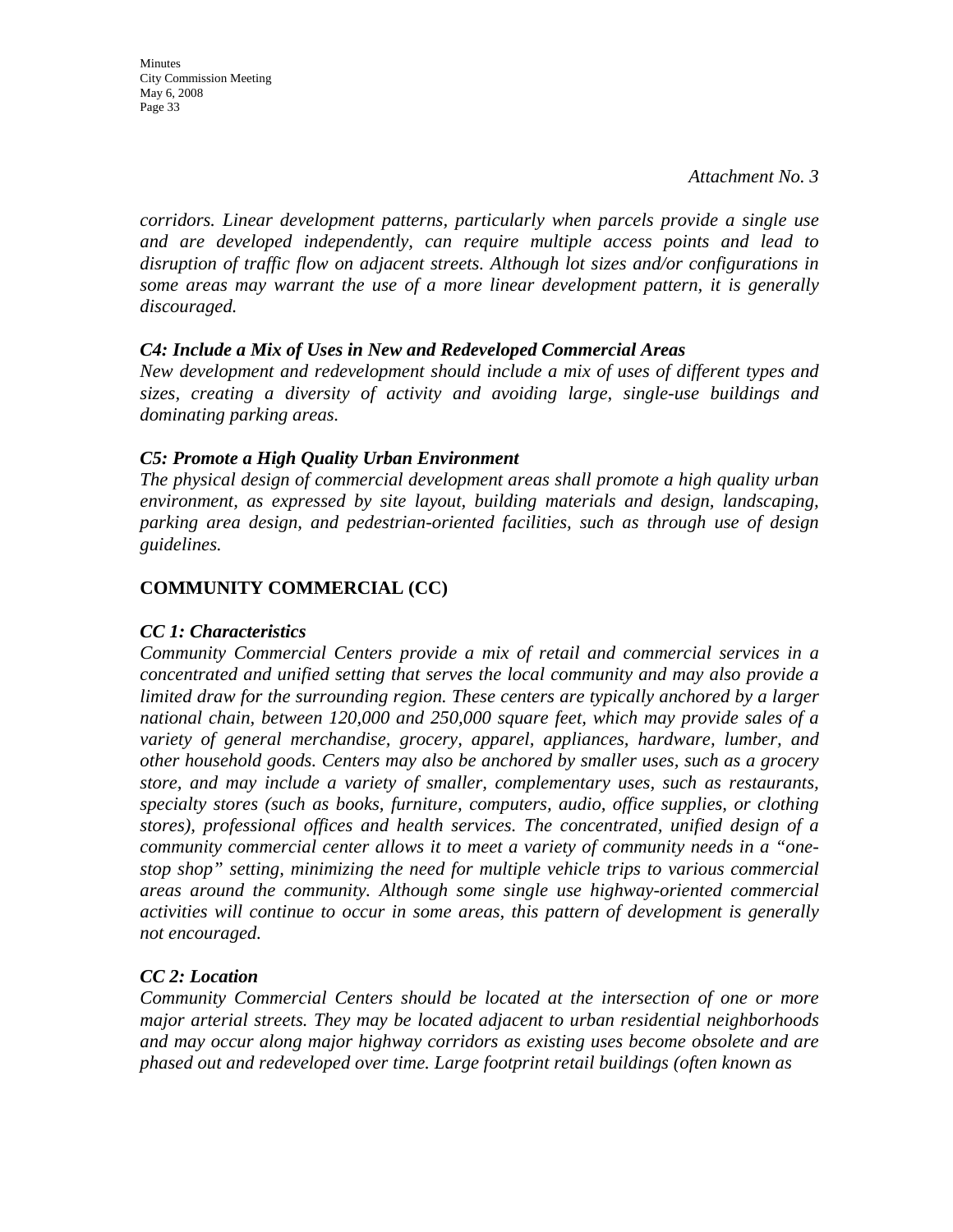Minutes City Commission Meeting May 6, 2008 Page 34

 *"big-box" stores) shall only be permitted in areas of the City where adequate access and services can be provided.* 

#### *CC 3: Size*

*Typically require a site of between 10 and 30 acres.* 

#### *CC 4: Unified Site Design*

*A unified site layout and design character (buildings, landscaping, signage, pedestrian and vehicular circulation) shall be required and established for the center to guide current and future phases of development. Building and site design should be used to create visual interest and establish a more pedestrian-oriented scale for the center and between out lots.* 

#### *CC 5: Architectural Character*

*Community Commercial Centers shall be required to meet a basic level of architectural detailing, compatibility of scale with surrounding areas, pedestrian and bicycle access, and mitigation of negative visual impacts such as large building walls, parking areas, and service and loading areas. While these requirements apply to all community commercial development, they are particularly important to consider for larger footprint retail buildings, or "big-box" stores. A basic level of architectural detailing shall include, but not be limited to, the following:* 

- *Façade and exterior wall plane projections or recesses;*
- *Arcades, display windows, entry areas, awnings, or other features along facades facing public streets;*

*• Building facades with a variety of detail features (materials, colors, and patterns); and* 

*• High quality building materials.* 

#### *CC 6: Organization of Uses*

*Community commercial services should be concentrated and contained within planned activity centers, or nodes, throughout the community. Within each activity center or node, complementary uses should be clustered within walking distance of each other to facilitate efficient, "one-stop shopping", and minimize the need to drive between multiple areas of the center. Large footprint retail buildings, or "big-box" stores should be incorporated as part of an activity center or node along with complementary uses. Isolated single store developments are strongly discouraged.*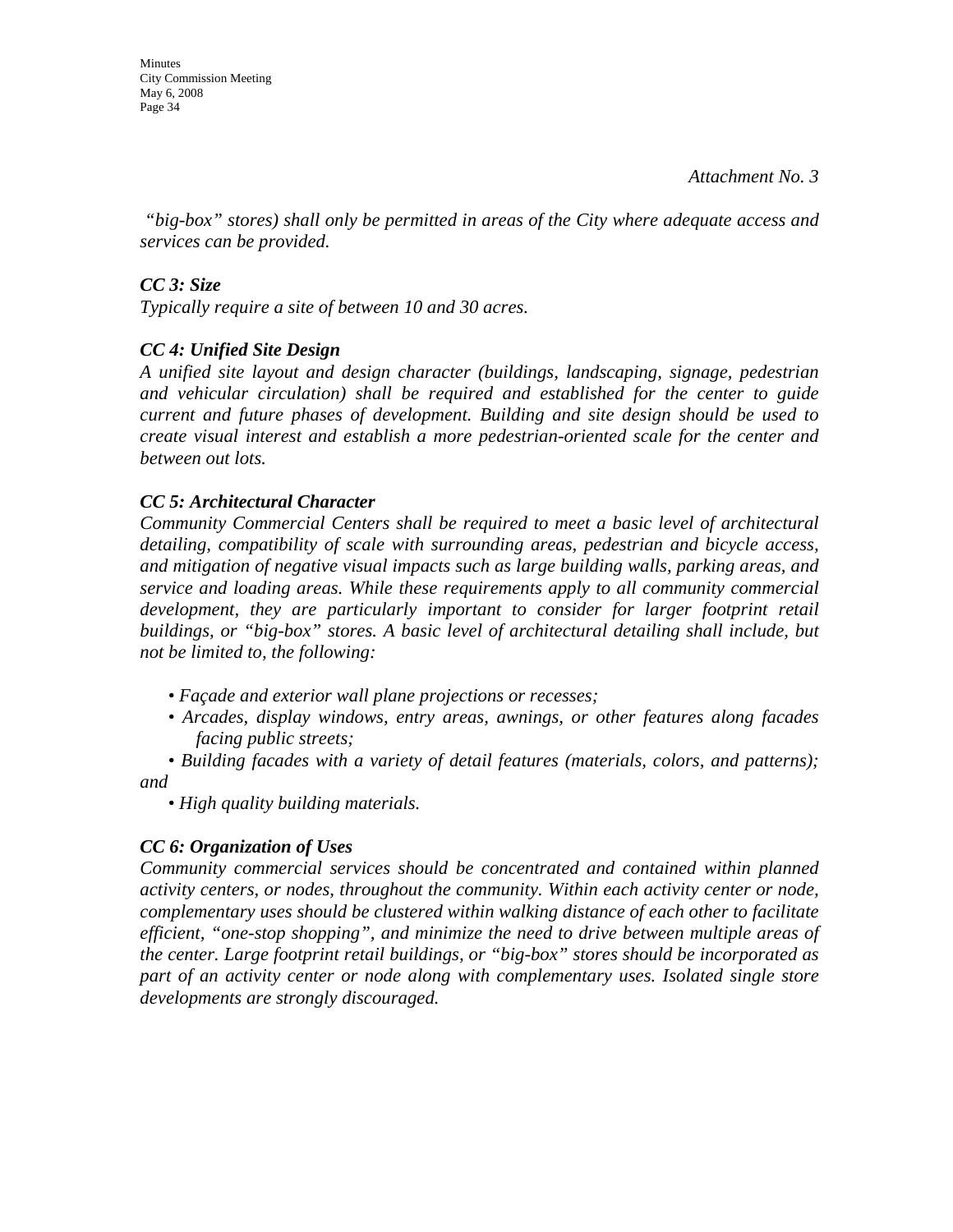#### *CC 7: Parking Design and Layout*

*Uninterrupted expanses of parking should be avoided. Parking areas should be broken into smaller blocks divided by landscaping and pedestrian walkways. Parking areas should be distributed between the front and sides of buildings, or front and rear, rather than solely in front of buildings to the extent possible.* 

### *CC 8: Circulation and Access*

*Clear, direct pedestrian connections should be provided through parking areas to building entrances and to surrounding neighborhoods or streets. Integrate main entrances or driveways with the surrounding street network to provide clear.* 

The proposed PUD is in a commercial growth corridor, which has experienced commercial development along a major street, McCall Road, primarily around the Hayes Drive and McCall Road intersection and west to Tuttle Creek Boulevard. The PUD is concentrated primarily off proposed Carlson Circle with lots fronting on McCall Road. The applicant has proposed general development guidelines, including pedestrian circulation, architectural, landscaping, building location and signage considerations consistent with site proximity to McCall Road.

The proposed PUD is in general conformance to the Comprehensive Plan.

**8. ZONING HISTORY AND LENGTH OF TIME VACANT AS ZONED:** Te site has been vacant since annexation in 1968 and zoned to light industrial. In 1969, the site was zoned I-3, Light Industrial District and it, along with the remainder of the industrial park, was rezoned to I-2 District in 1970 and has remained I-2 District to date.

**9. CONSISTENCY WITH INTENT AND PURPOSE OF THE ZONING ORDINANCE:** The intent and purpose of the Zoning Regulations is to protect the public health, safety, and general welfare; regulate the use of land and buildings within zoning districts to assure compatibility; and to protect property values.

The PUD Regulations are intended to provide a maximum choice of living environments by allowing a variety of housing and building types; a more efficient land use than is generally achieved through conventional development; a development pattern that is in harmony with land use density, transportation facilities and community facilities; and a development plan which addresses specific needs and unique conditions of the site which may require changes in bulk regulations or layout. The proposed PUD is consistent with the intent and purposes of the Zoning Regulations, and the intent of the PUD Regulations, subject to the conditions of approval.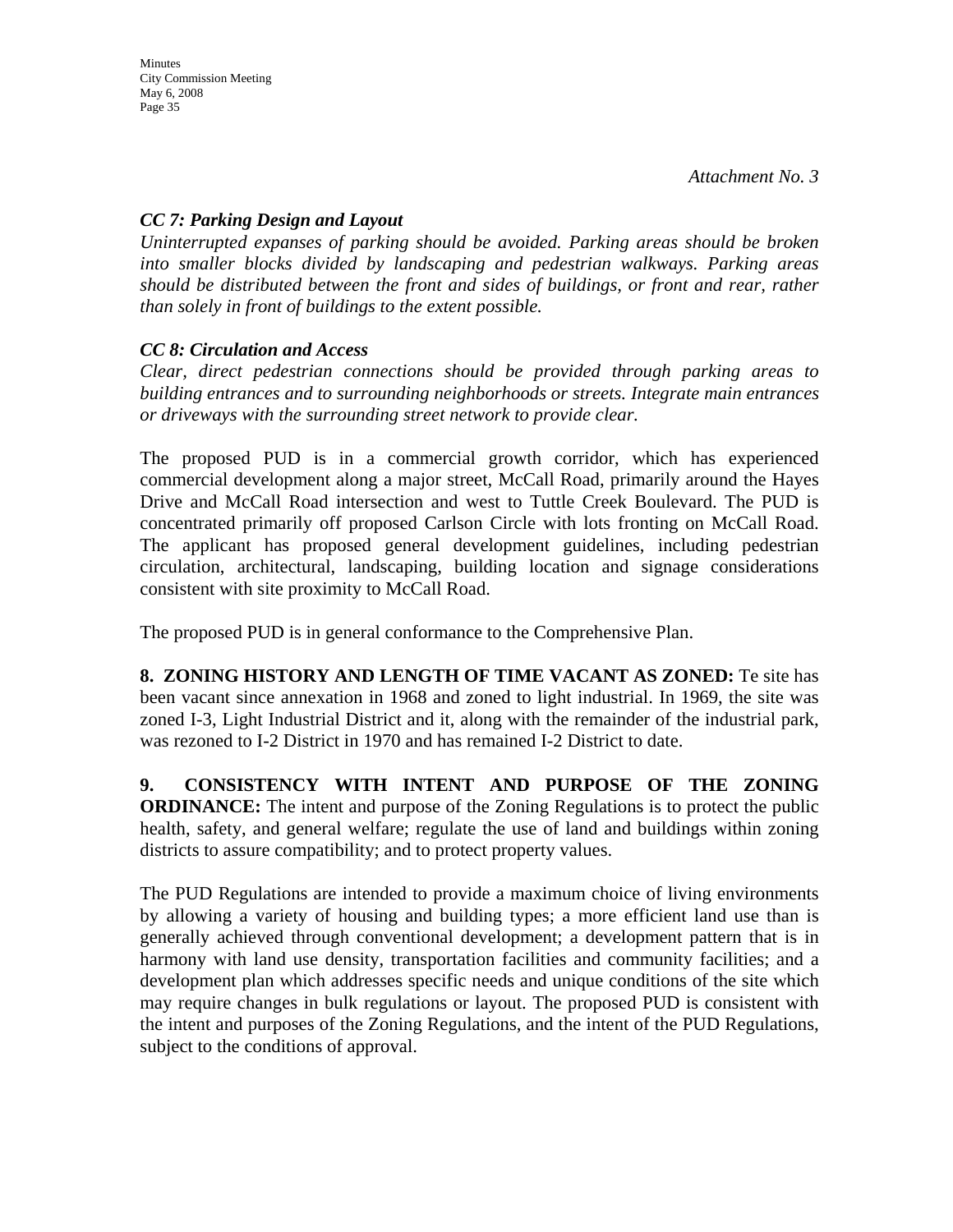The majority of the site is in the 100 Year Flood Plain and building lowest floors must be elevated or flood proofed water tight to one foot above the Base Flood Elevation, which is 1008 feet NGVD. Lowest floors must be at 1009 feet NGVD. City of Manhattan Flood Plain Permits, as well as Kansas Division of Water Resources permits, when applicable, shall be approved prior to issuance of building permits.

Subject to the conditions of approval, proposed McCall Landing PUD is consistent with the Zoning Regulations.

**10. RELATIVE GAIN TO THE PUBLIC HEALTH, SAFETY AND WELFARE THAT DENIAL OF THE REQUEST WOULD ACCOMPLISH, COMPARED WITH THE HARDSHIP IMPOSED UPON THE INDIVIDUAL OWNER:** There appears to be no relative gain to the public, which denial would accomplish. Buildings must be protected to prevent flood damage. No adverse impacts to the public are expected. There may be a hardship to the applicant if the rezoning is denied.

**11. ADEQUACY OF PUBLIC FACILITIES AND SERVICES:** The site is within the City and can be served by public improvements, including street, water, fire service and sanitary sewer. McCall Road is adequate as a three lane section for Lots 1-3 Phases 1 and 2. As noted in the City Engineers memo, Phase 3 should not occur until McCall Road is upgraded to a five lane section. If Phase 3 occurs without street improvements, then excessive delays are expected. As a part of the street improvements, a traffic signal at Carlson Circle and McCall Road would be installed.

## **12. OTHER APPLICABLE FACTORS:** None.

## **13. STAFF COMMENTS AND RECOMMENDATION:**

City Administration recommends approval of the proposed rezoning of McCall Landing Commercial PUD from I-2, Industrial Park District, to PUD, Commercial Planned Unit Development District, with the conditions:

- 1. Permitted uses shall include Farm and Ranch Supply Stores with Outdoor Display and Storage and all of the Permitted Uses allowed in the C-5, Highway Service Commercial District, except for Adult Businesses and Convenience Stores and other businesses with underground fuel storage.
- 2. Outdoor display, storage and sales shall be limited to the outside sidewalk areas shown on the Orscheln's site plan and in the fenced enclosure as shown on the application documents.
- 3. Landscaping of Lot 1 and the entrance islands on both sides of Carlson Circle shall be provided as proposed.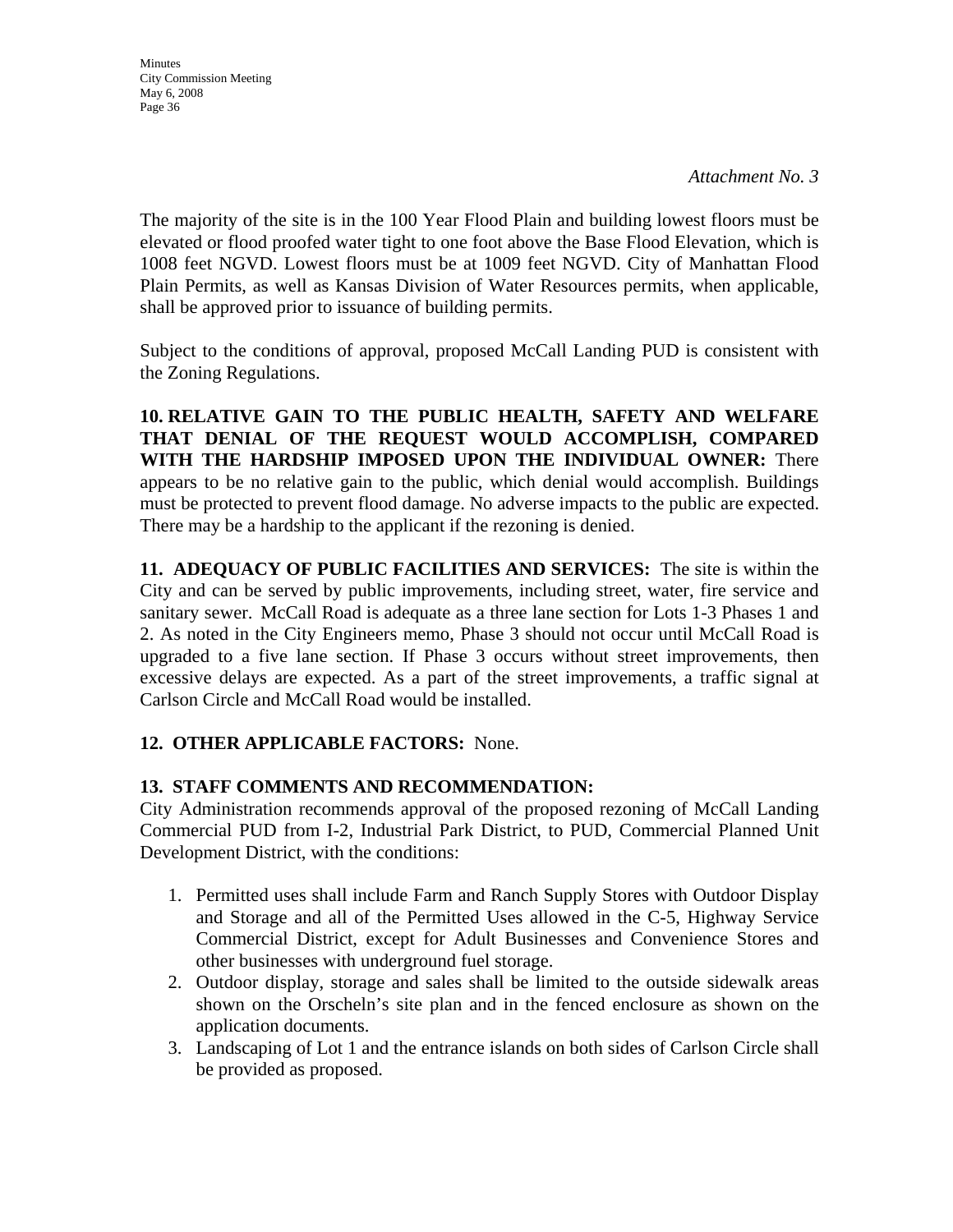- 4. All other lots shall provide landscaping meeting or exceeding the minimum parking lot requirements as per the Manhattan Zoning Regulations, and all buildings shall include foundation plantings along their front facades.
- 5. Landscaping and irrigation shall be provided pursuant to a Landscaping Performance Agreement between the City and the owner, which shall be entered into prior to issuance of a building permit.
- 6. All landscaping and irrigation shall be maintained in good condition.
- 7. Light poles shall be provided as described in the application documents and shall be full cutoff design. Building lighting shall not cast direct light onto public or private streets or adjacent property and shall be full cut-off design.
- 8. Signage for Lot 1 Orscheln's shall be constructed as proposed, consisting of a 15 foot tall ground sign with limestone base, and wall signs as proposed.
- 9. On all other lots there shall be no more than one (1) pole or ground sign per lot. In addition, pole signs shall have a maximum height of 30 feet above the ground; the total gross surface area of pole and ground signs including reader-boards shall be limited to no more than 1 square foot of sign area per 1 foot of linear street frontage and shall not exceed a maximum 200 square feet in area; all pole signs shall be fully skirted and the skirting and the bases of pole and ground signs shall include materials and architectural quality similar to those of the associated principal building such as brick, stone and/or stucco; and signs shall include a landscaped area around the base.
- 10. Wall signs on all other lots shall conform to the C-2, Neighborhood Shopping District of the Manhattan Zoning Regulations.
- 11. The two ground entry signs for the development, shall be constructed as proposed, at the northwest and northeast quadrants of the Carlson Circle – McCall Road intersection.
- 12. Temporary banner signs should be limited to no more than one (1) banner sign per lot. Exempt signage shall include signage described in Article VI, Section 6-104  $(A)(1),(2),(4),(5),(7)$  and  $(8)$ ; and Section 6-104  $(B)(2)$ , of the Manhattan Zoning Regulations. Temporary sales aids and portable signs, as described in Article VI, Signs, of the Manhattan Zoning Regulations, shall be prohibited.
- 13. All trash enclosures shall be constructed of masonry walls with gates.
- 14. No development on Lot 4, or any portion thereof, shall occur until McCall Road is improved to a 5-lane urban section and a traffic signal is installed at the intersection of Carlson Circle and McCall Road.
- 15. Prior to the development of the remainder of future lots, an amendment of the PUD shall be submitted and approved prior to issuance of any necessary permits.